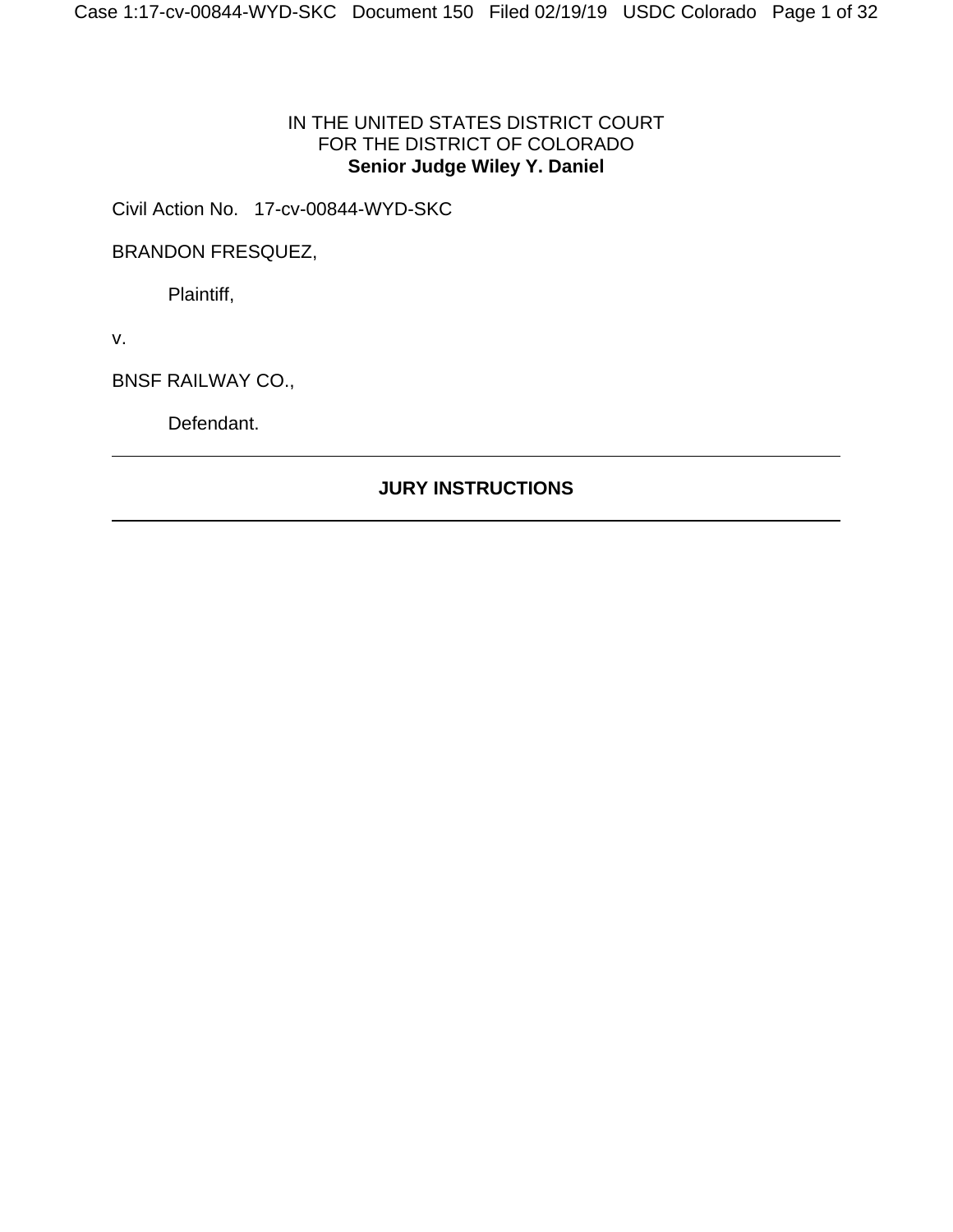### MEMBERS OF THE JURY:

 Now that you have heard the evidence and before hearing the closing arguments, it is my duty to instruct you about the applicable law. It is your duty to follow the law as I will state it and to apply it to the facts as you find them from the evidence in the case. Do not single out one instruction as stating the law, but consider the instructions as a whole. You are not to be concerned about the wisdom of any rule of law stated by me. You must follow and apply the law.

 These instructions include both general instructions and instructions specific to the claims and defenses in this case. You must consider all the general and specific instructions together. You must all agree on your verdict, applying the law, as you are now instructed, to the facts as you find them to be.

 The lawyers may properly refer to some of the governing rules of law in their arguments. If there is any difference between the law stated by the lawyers and as stated in these instructions, you are governed by my instructions.

 Nothing I say in these instructions indicates that I have any opinion about the facts. You, not I, have the duty to determine the facts.

 You must perform your duties as jurors without bias or prejudice as to any party. The law does not permit you to be controlled by sympathy, prejudice, or public opinion. All parties expect that you will carefully and impartially consider all the evidence, follow the law as it is now being given to you, and reach a just verdict, regardless of the consequences.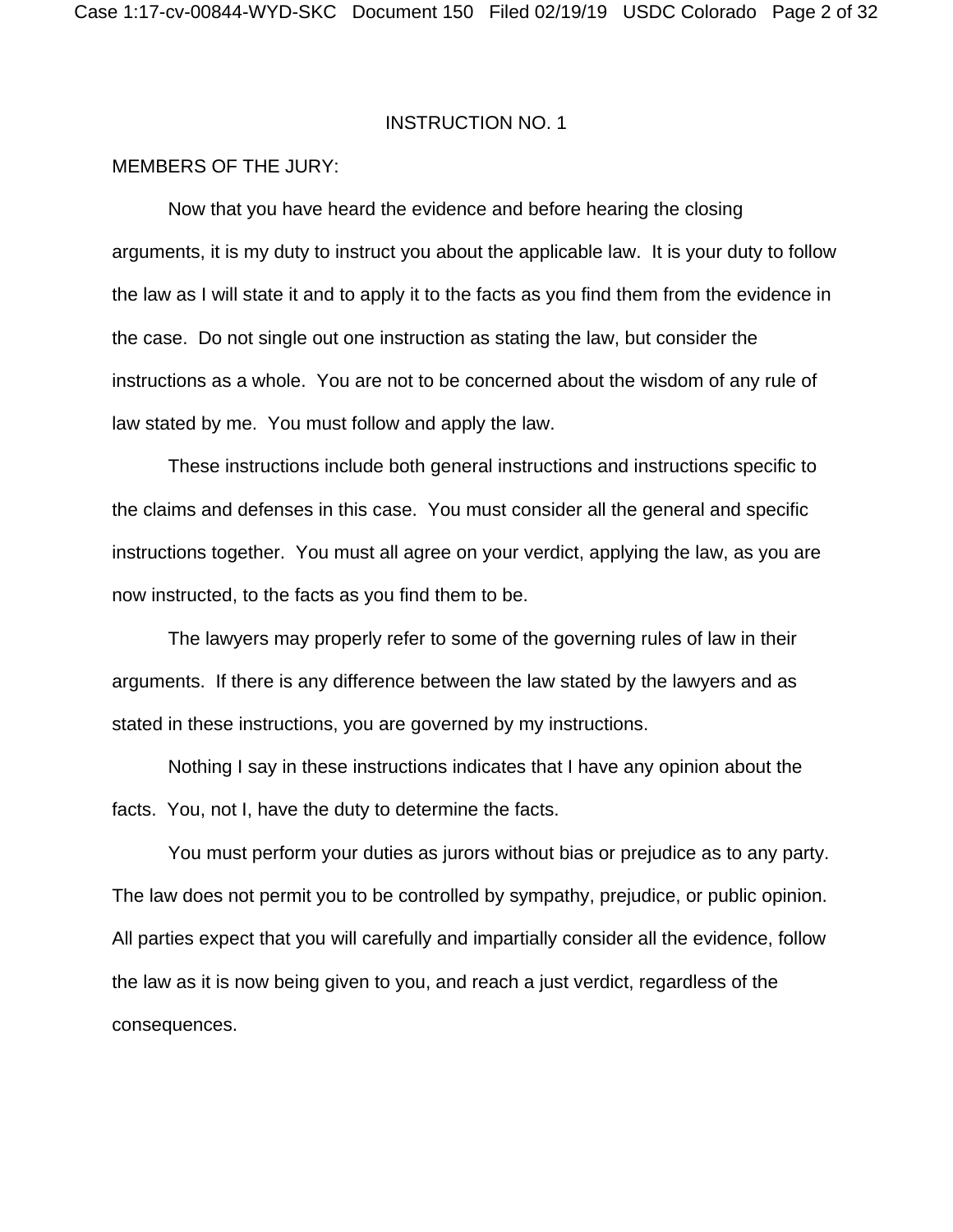This a civil case brought by the Plaintiff, Brandon Fresquez, against the Defendant, BNSF Railway Company. Fresquez was an employee of BNSF from November of 2005 to May of 2016, when BNSF terminated him. Fresquez alleges that BNSF terminated him in retaliation for engaging in activity protected under the Federal Railroad Safety Act, 49 U.S.C. § 20109 ("FRSA"). BNSF denies Fresquez's claims and alleges that it terminated him for legitimate reasons unrelated to any FRSA-protected activity.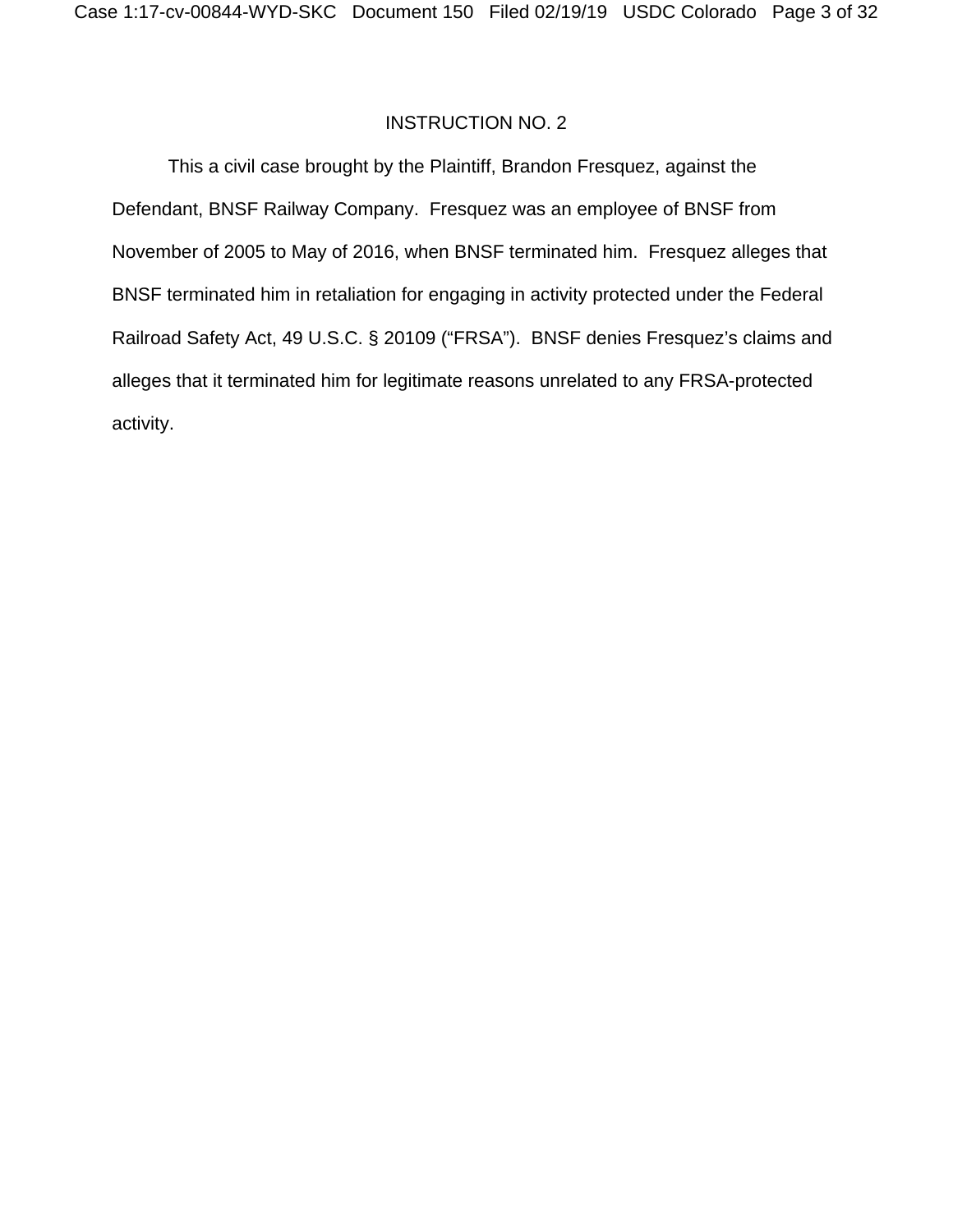The parties have agreed to certain facts as follows:

- 1. Defendant is a corporation.
- 2. Defendant is a railroad carrier engaged in interstate commerce.
- 3. Plaintiff began working for Defendant in the Maintenance of Way Department on November 7, 2005.
- 4. The Maintenance of Way Department is responsible for constructing, inspecting, and maintaining BNSF's railroad tracks.
- 5. Plaintiff first worked as a track inspector in 2006, and he has spent much of his career as a Track Inspector.
- 6. A Track Inspector's job entails finding and reporting track defects, which are deviations from Defendant's or Federal Railroad Administration's ("FRA") track safety standards.
- 7. Working as a Track Inspector requires extensive training and testing, including a week-long class at Johnson County Community College in Overland Park, Kansas, a certification test after the class and multiple other tests throughout one's career to become FRA tier I, II, and III qualified, and a rules qualification test that every Maintenance of Way employee is required to take and pass annually.
- 8. Track defects are usually reported by inputting information about the defect into an electronic track inspection database at Defendant called TIMS.
- 9. Track inspectors report directly to Assistant Roadmasters or Roadmasters.
- 10. On May 27, 2016, Defendant dismissed Plaintiff.

You will therefore take these facts to be true for purposes of this case.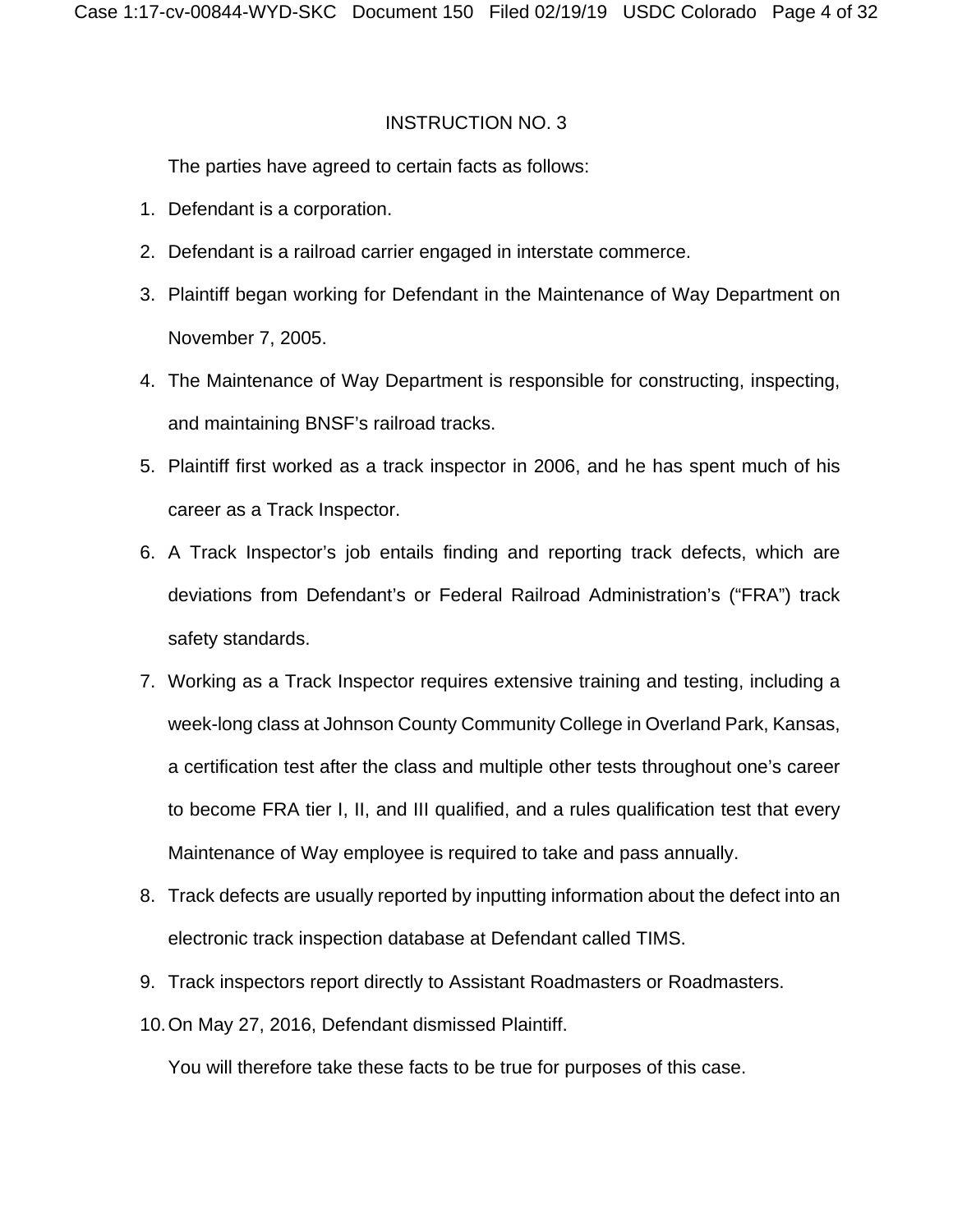You should consider and decide this case as a dispute between persons of equal standing in the community, of equal worth, and holding the same or similar stations in life. A corporation is entitled to the same fair trial as a private individual. All persons, including corporations and other organizations, stand equal before the law, and are to be treated as equals.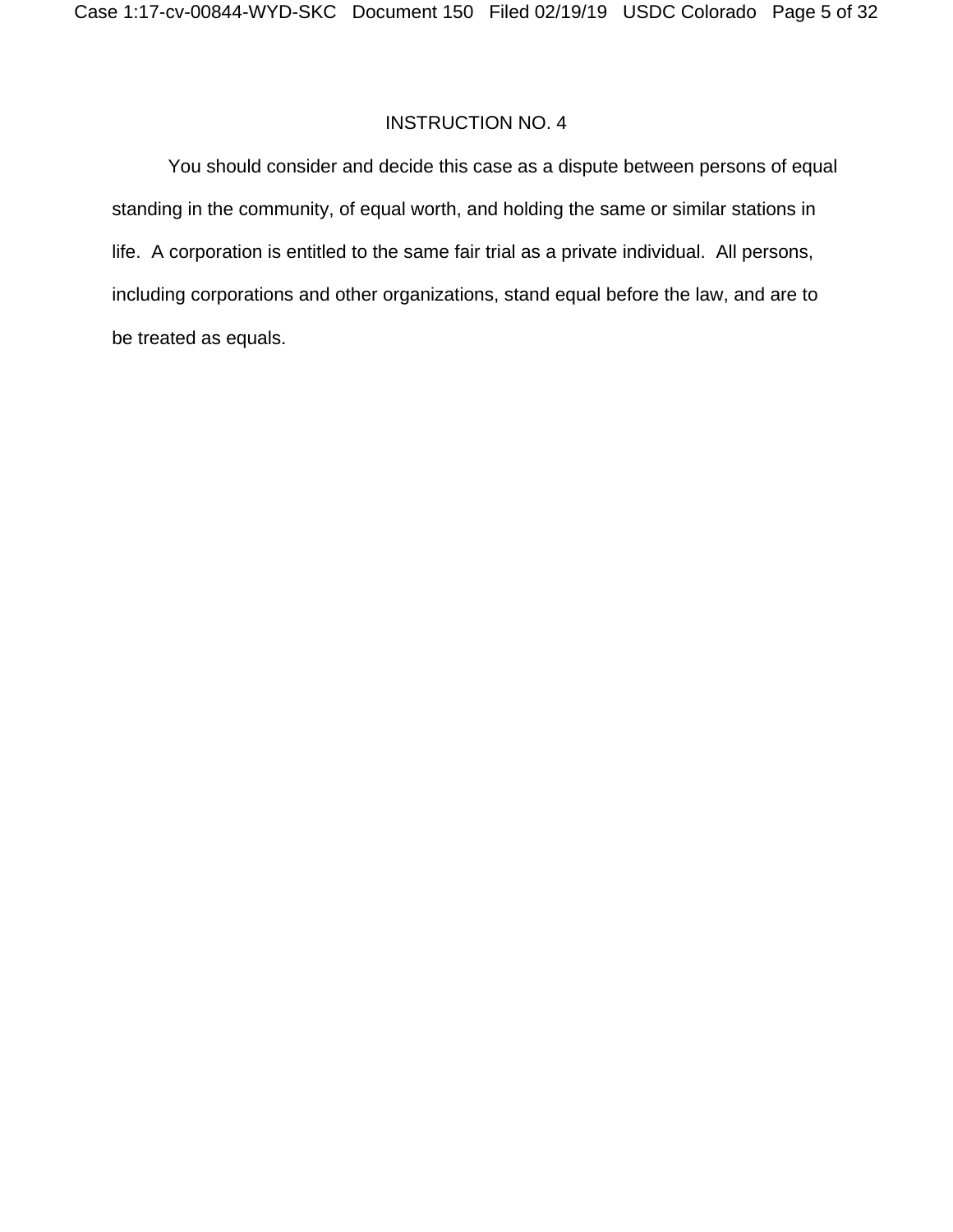You must not be influenced by sympathy, bias, or prejudice for or against any party in this case.

Also, do not decide the case based on "implicit biases". As we discussed in jury selection, everyone, including me, has feelings, assumptions, perceptions, fears, and stereotypes, that is, "implicit biases", that we may not be aware of. These hidden thoughts can impact what we see and hear, and how we make important decisions. Because you are making very important decisions in this case, I strongly encourage you to evaluate the evidence carefully and to resist jumping to conclusions based on personal likes or dislikes, generalizations, gut feelings, prejudices, sympathies, stereotypes, or biases. The law demands that you return a just verdict, based solely on the evidence, your individual evaluation of that evidence, your reason and common sense, and these instructions. Our system of justice is counting on you to render a fair decision based on the evidence, not on biases.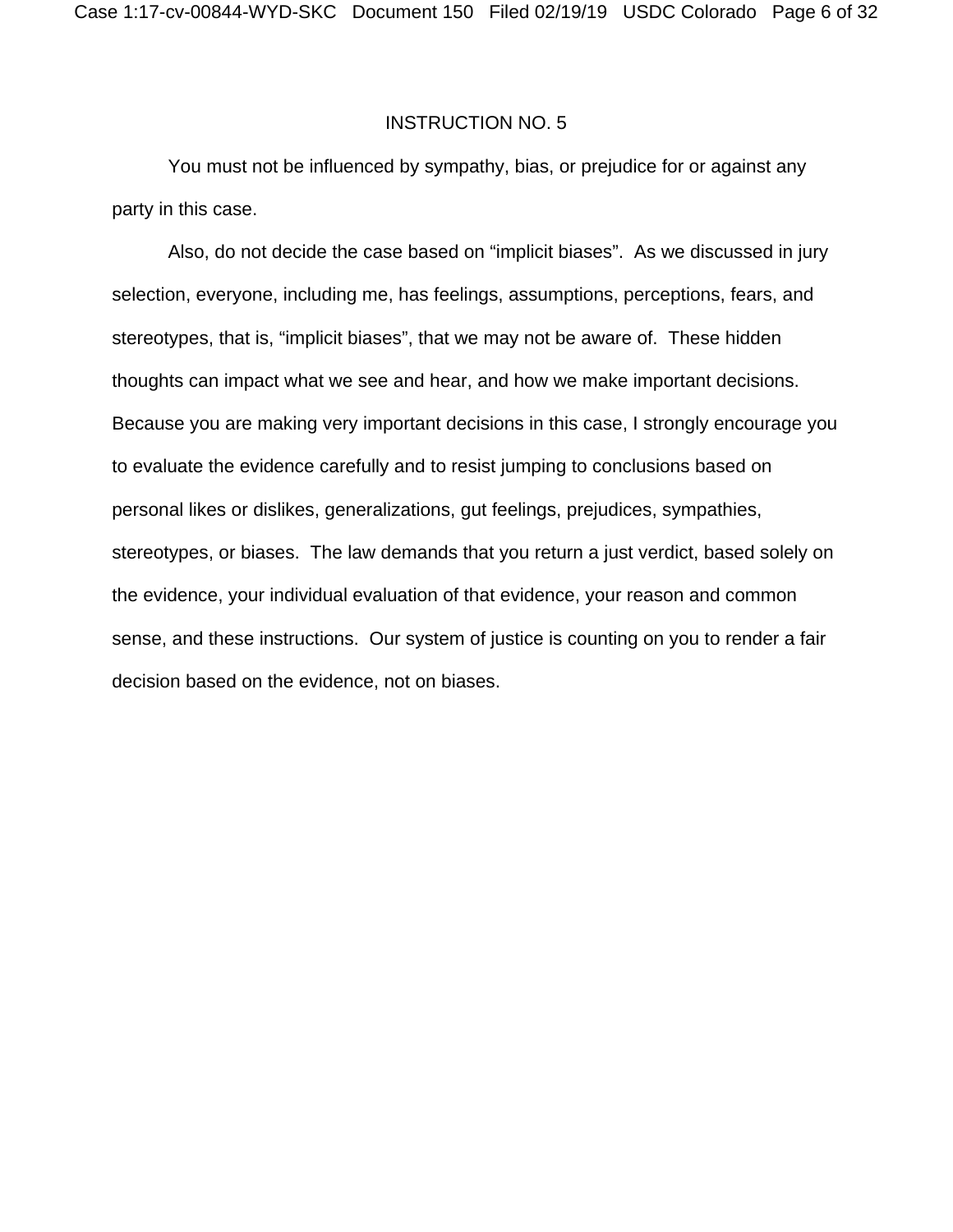The parties have different burdens to prove different things.

 When I tell you that a party must "establish something by a preponderance of the evidence," that means the party must offer evidence, which as a whole, shows that the fact sought to be proved is more probable than not. In other words, a preponderance of the evidence means such evidence as, when considered and compared with the evidence opposed to it, has more convincing force, and produces in your minds belief that what is sought to be proved is more likely true than not true. This standard does not require proof to an absolute certainty, since proof to an absolute certainty is seldom possible in any case.

When I tell you that a party must "establish something by clear and convincing evidence," that means the party must offer evidence that produces in your mind a firm belief or conviction as to the matter at issue. Clear and convincing evidence involves a greater degree of persuasion than is necessary to meet the preponderance of the evidence standard. This standard does not require proof to an absolute certainty, since proof to an absolute certainty is seldom possible in any case.

 You may have heard of the term "proof beyond a reasonable doubt." That is a stricter standard applicable in criminal cases. It does not apply in civil cases such as this. You should, therefore, put it out of your minds.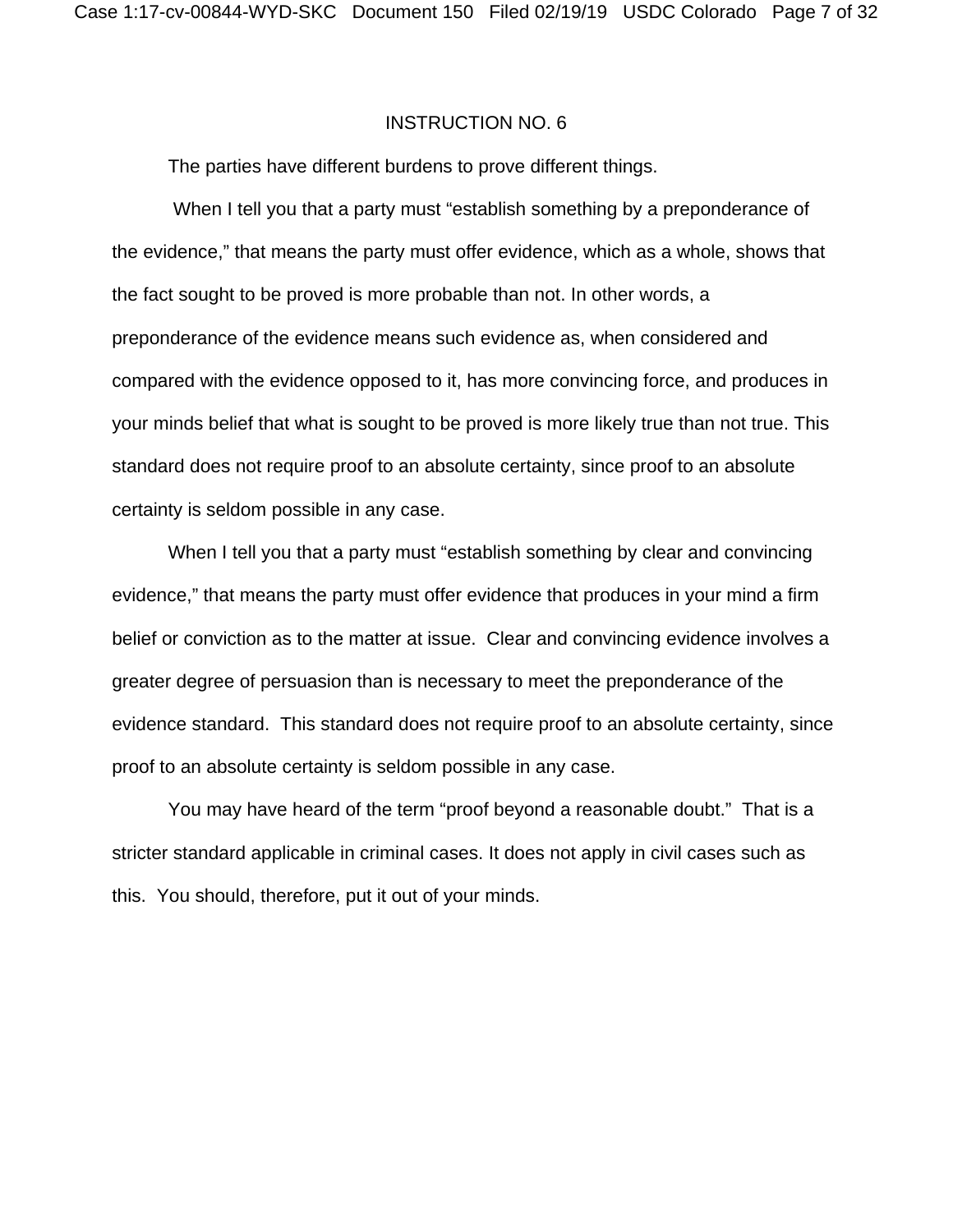The evidence in the case consists of the following:

- 1. The sworn testimony of the witnesses, no matter who called a witness.
- 2. All exhibits received in evidence, regardless of who may have produced the exhibits.
- 3. Depositions received into evidence. Depositions contain sworn testimony, with the lawyers for each party being entitled to ask questions. Deposition testimony may be accepted by you, subject to the same instructions that apply to witnesses testifying in open court.
- 4. Statements and arguments of the lawyers are not evidence in the case, unless made as an admission or stipulation of fact. A "stipulation," is an agreement between both sides that certain facts are true. When the lawyers on both sides stipulate or agree to the existence of a fact, you must, unless otherwise instructed, accept the stipulation as evidence, and regard that fact as proved.

If I sustained an objection to any evidence or if I ordered evidence stricken, that evidence must be entirely ignored.

Some evidence was admitted for a limited purpose only. If I instructed you that an item of evidence was admitted for a limited purpose, you must consider it only for that limited purpose and for no other purpose.

You are to consider only the evidence in the case. But in your consideration of the evidence you are not limited to the statements of the witness. In other words, you are not limited solely to what you see and hear as the witnesses testified. You may draw from the facts that you find have been proved, such reasonable inferences or conclusions as you feel are justified in light of your experience.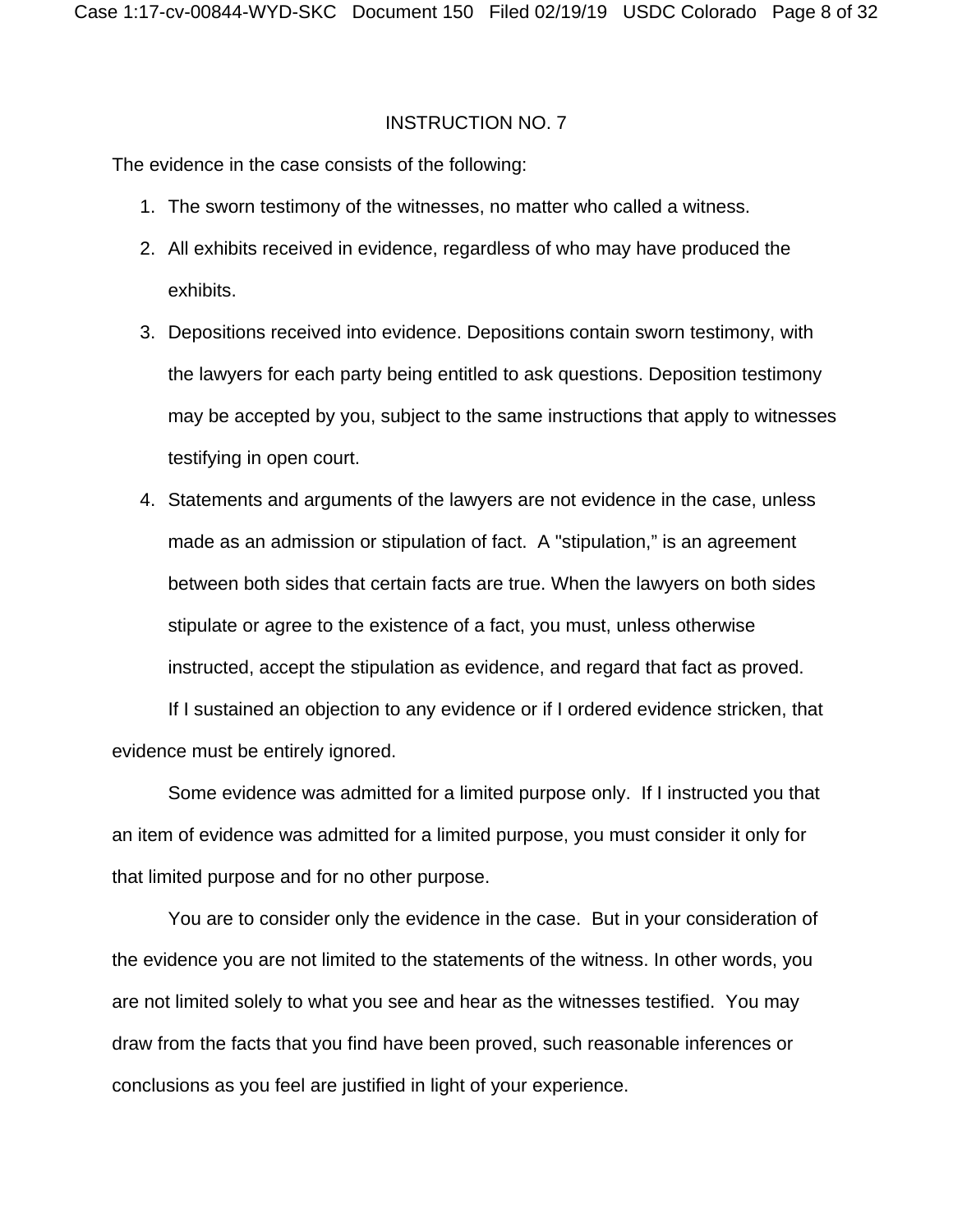"Direct evidence" is direct proof of a fact, such as testimony by a witness about what the witness said or heard or did. "Circumstantial evidence" is proof of one or more facts from which you could find another fact. You should consider both kinds of evidence. The law makes no distinction between the weight to be given to either direct or circumstantial evidence. You are to decide how much weight to give any evidence.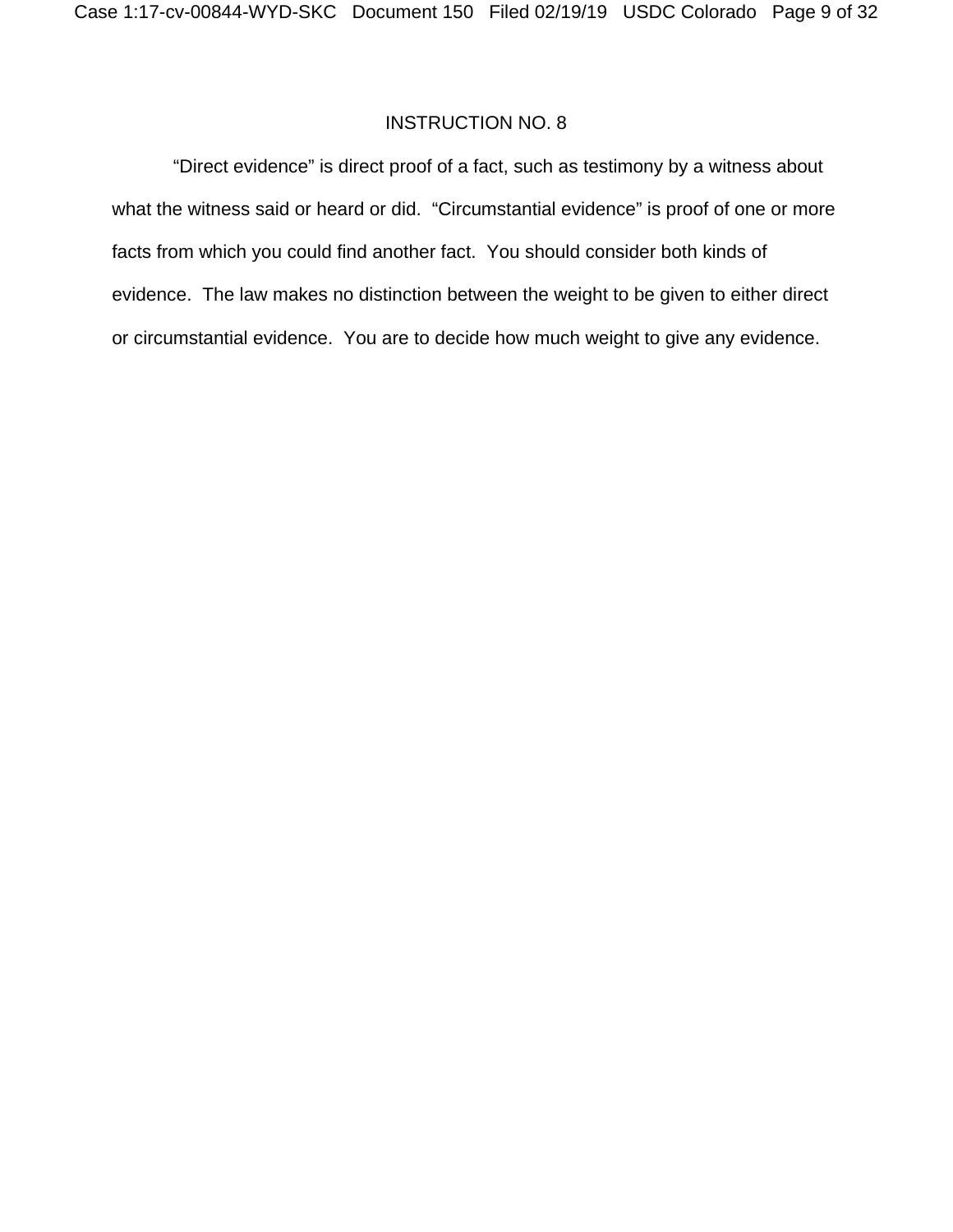In deciding the facts, you may have to decide which testimony to believe and which testimony not to believe. You may believe everything a witness says, part of it, or none of it. In considering the testimony of any witness, you may take into account many factors, including the witness' opportunity and ability to see or hear or know the things the witness testified about; the quality of the witness' memory; the witness' appearance and manner while testifying; the witness' interest in the outcome of the case; any bias or prejudice the witness may have; other evidence that may have contradicted the witness' testimony; and the reasonableness of the witness' testimony in light of all the evidence. The weight of the evidence does not necessarily depend upon the number of witnesses who testify.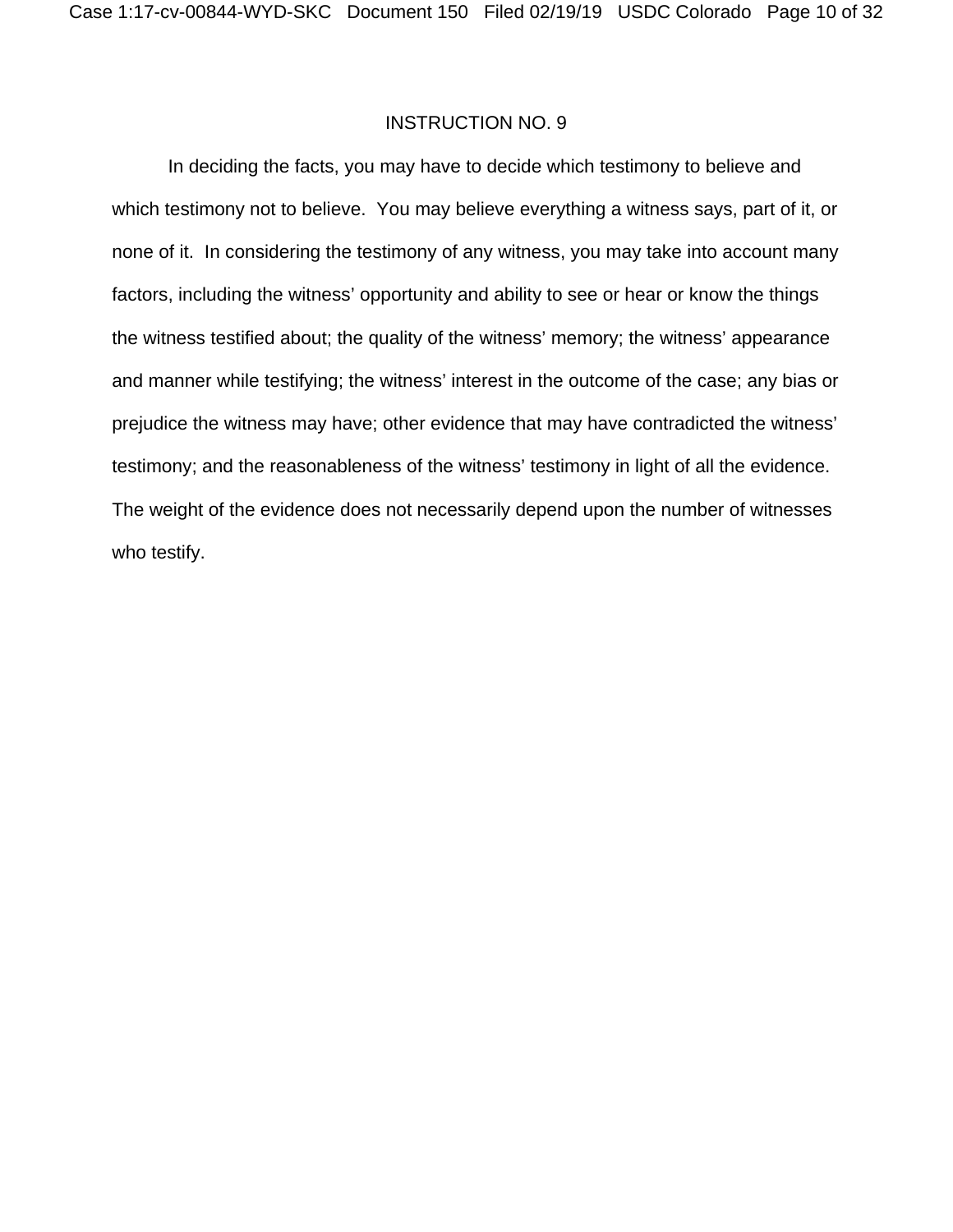A witness may be discredited or impeached by contradictory evidence or by evidence that at some other time the witness has said or done something, or has failed to say or do something that is inconsistent with the witness' present testimony.

If you believe any witness has been impeached and thus discredited, you may give the testimony of that witness such credibility, if any, you think it deserves.

If a witness is shown knowingly to have testified falsely about any material matter, you have a right to distrust such witness' other testimony and you may reject all the testimony of that witness or give it such credibility as you may think it deserves.

An act or omission is "knowingly" done, if the act is done voluntarily and intentionally, and not because of mistake or accident or other innocent reason.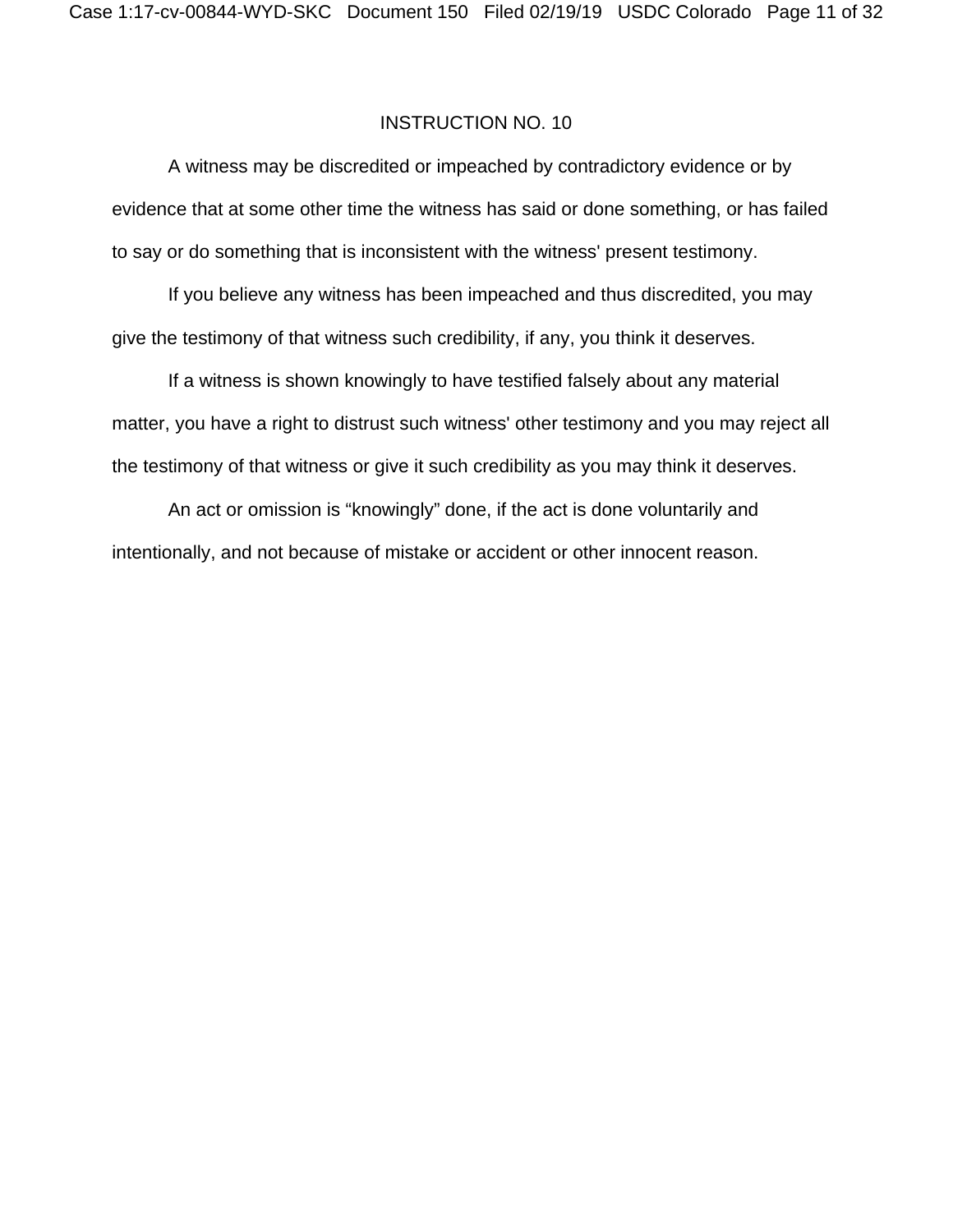The weight of the evidence is not necessarily determined by the number of witnesses testifying to the existence or nonexistence of any fact. You may find the testimony of a small number of witnesses as to any fact is more credible than the testimony of a larger number of witnesses to the contrary.

You are not bound to decide any issue of fact in accordance with the testimony of any number of witnesses that does not produce in your minds belief in the likelihood of truth, as against the testimony of a lesser number of witnesses or other evidence producing such belief in your minds.

The test is not which side brings the greater number of witnesses or takes the most time to present its evidence, but which witnesses and which evidence appeal to your minds as being most accurate and otherwise trustworthy.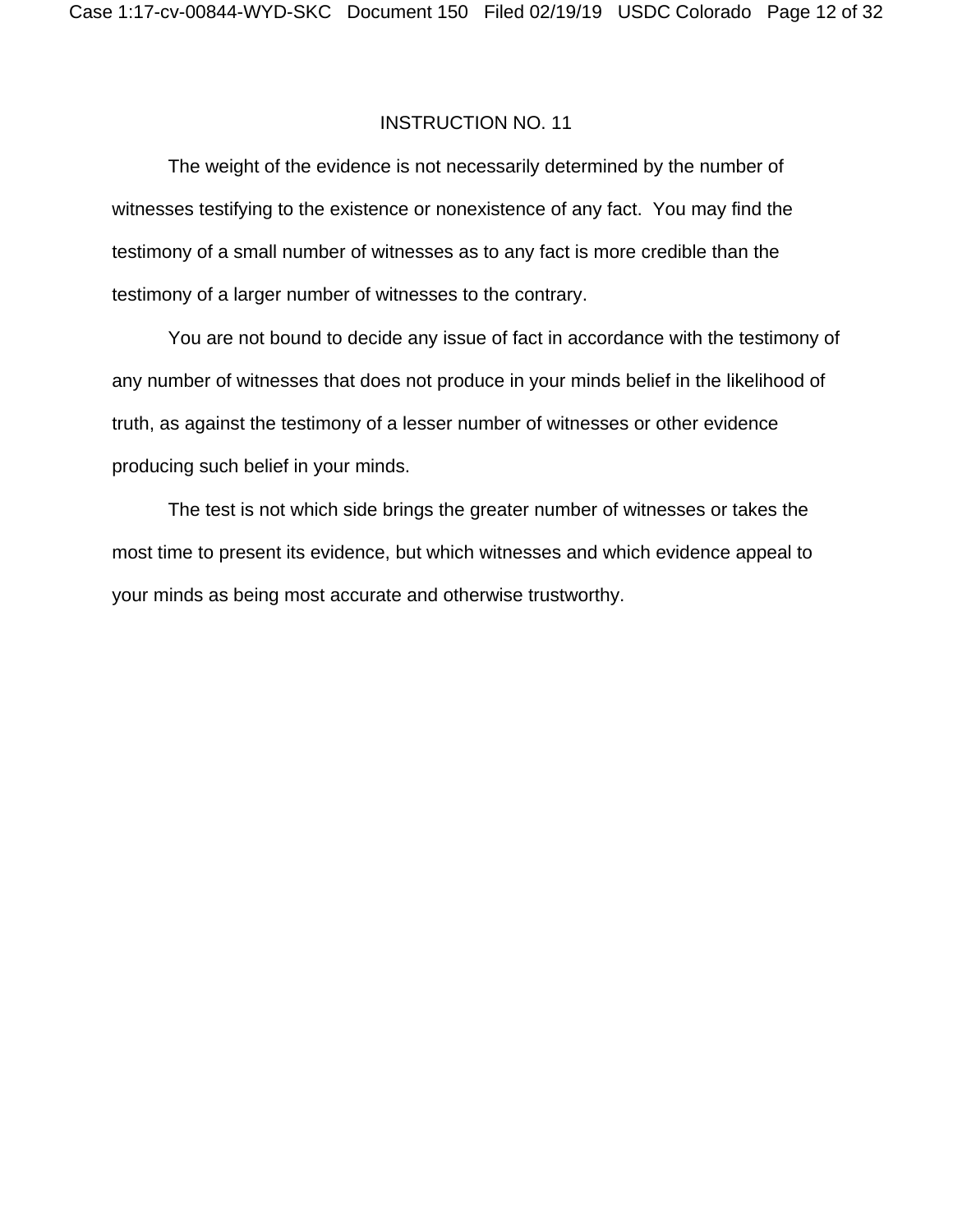The rules of evidence ordinarily do not permit witnesses to testify as to opinions or conclusions. There is an exception to this rule for "expert witnesses." An expert witness is a person who by education and experience has become expert in some art, science, profession, or calling.

Expert witnesses state their opinions as to matters in which they profess to be expert, and may also state their reasons for their opinions.

You should consider each expert opinion received in evidence in this case, and give it such weight as you think it deserves. If you should decide the opinion of an expert witness is not based upon sufficient education and experience, or if you should conclude the reasons given in support of the opinion are not sound, or if you feel the expert's is outweighed by other evidence, you may disregard the opinion entirely.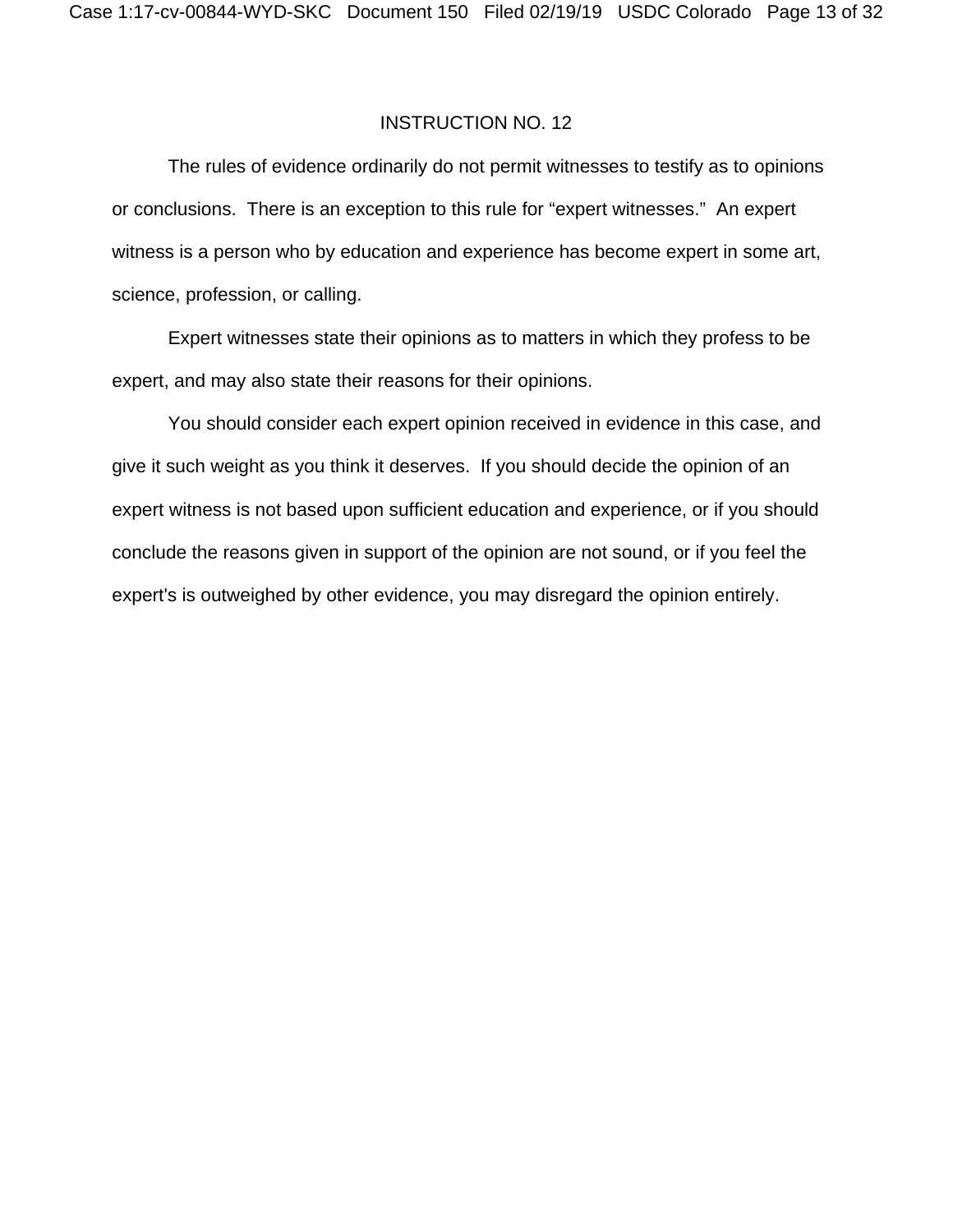The law does not require any party to call as witnesses all persons who may have been present at any time or place involved in the case, or who may appear to have some knowledge of the matters in issue at this trial. Nor does the law require any party to produce as exhibits all papers and things mentioned in the evidence in the case.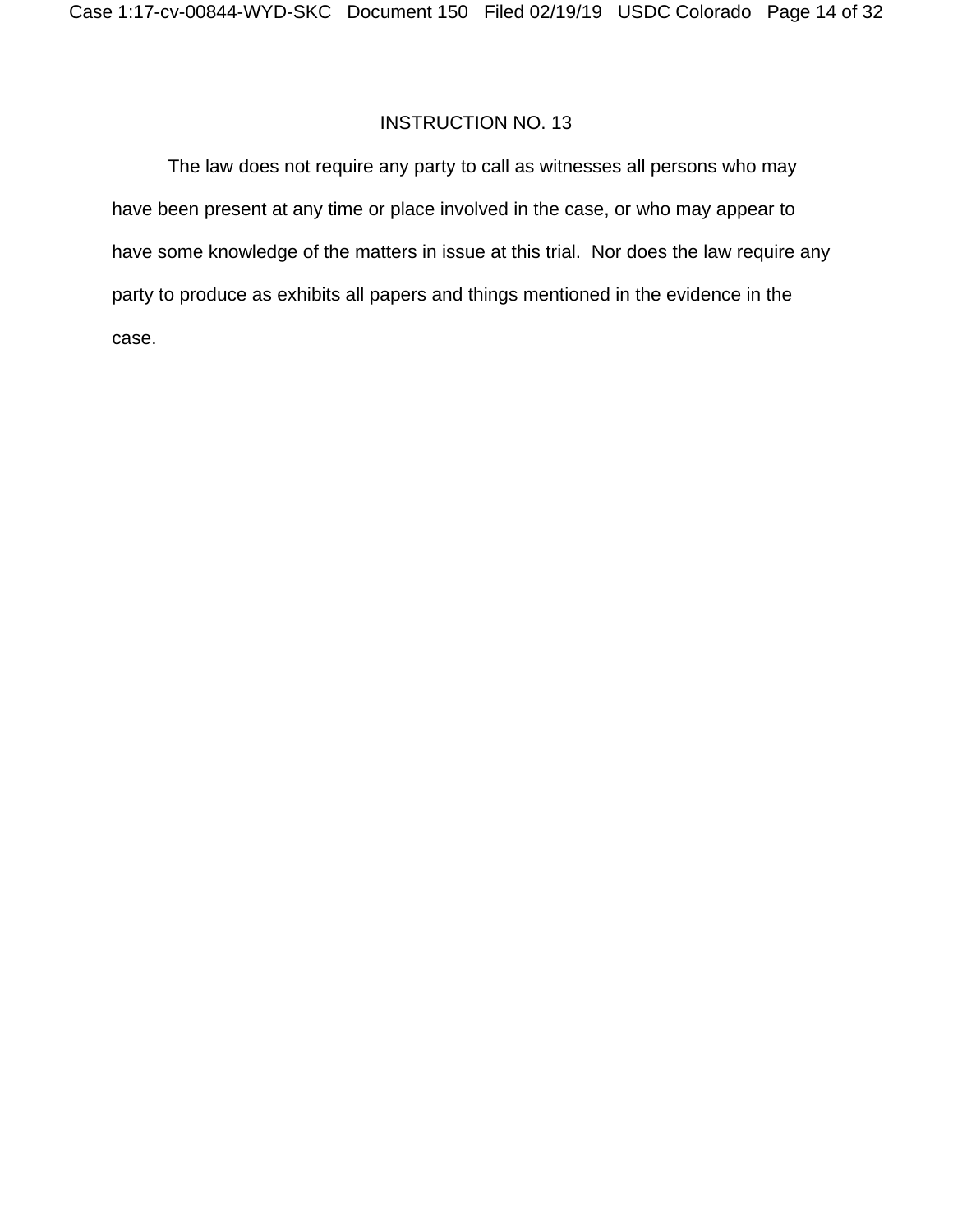Certain documents have been partially redacted to protect private or personally identifiable information irrelevant to the issues in this case or other irrelevant or inadmissible information. You should not speculate about what has been redacted and the redactions should not affect your decision in this case.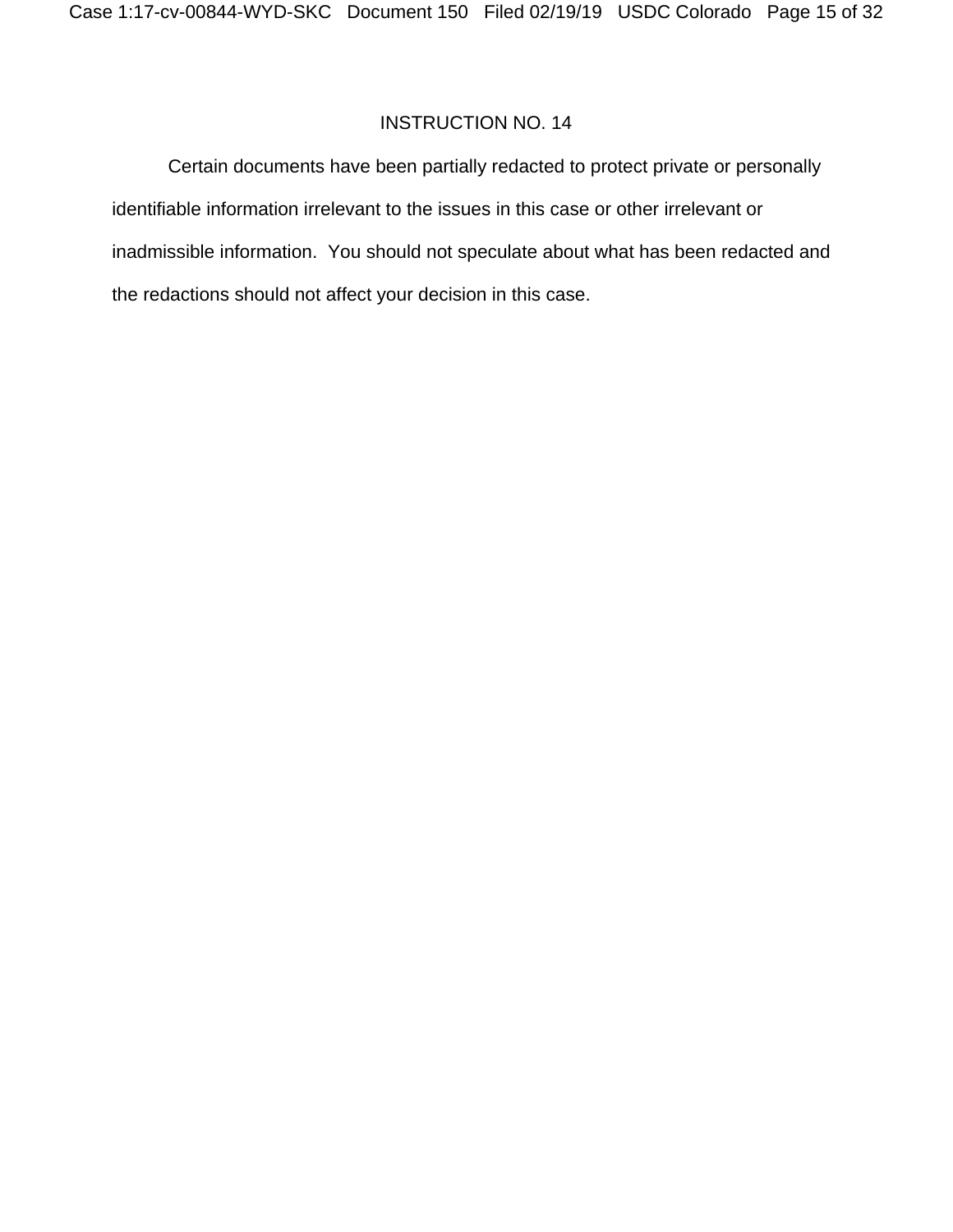To prove the Defendant retaliated against the Plaintiff in violation of the FRSA,

the Plaintiff must prove by a preponderance of the evidence that

- 1. He engaged in a protected activity as defined by the FRSA;
- 2. The Defendant knew the Plaintiff engaged in the protected activity;
- 3. The Plaintiff suffered an unfavorable personnel action; and
- 4. The protected activity was a contributing factor in the unfavorable action.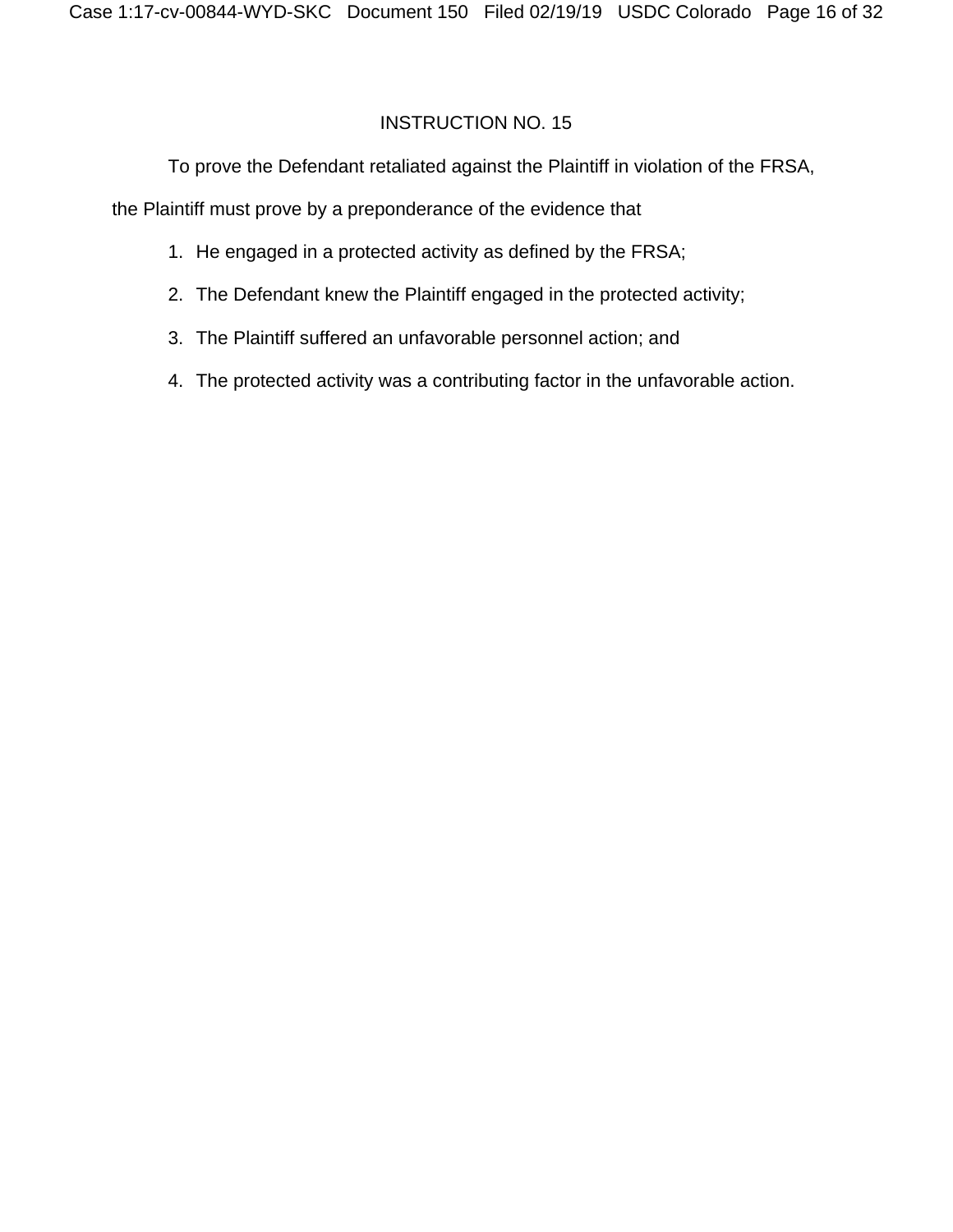An employee engages in protected activity as defined by the FRSA if the employee, in good faith, commits an act, or the employer perceives the employee to have committed an act or to be about to commit an act

- 1. to lawfully provide information, directly cause information to be provided, or directly assist in any investigation regarding any conduct which the employee reasonably believes constitutes a violation of any Federal law, rule, or regulation relating to railroad safety if the information is provided to an employee's supervisor or the FRA; or
- 2. to lawfully refuse to violate or assist in violating any Federal law, rule, or regulation relating to railroad safety or security; or
- 3. to report a hazardous safety or security condition.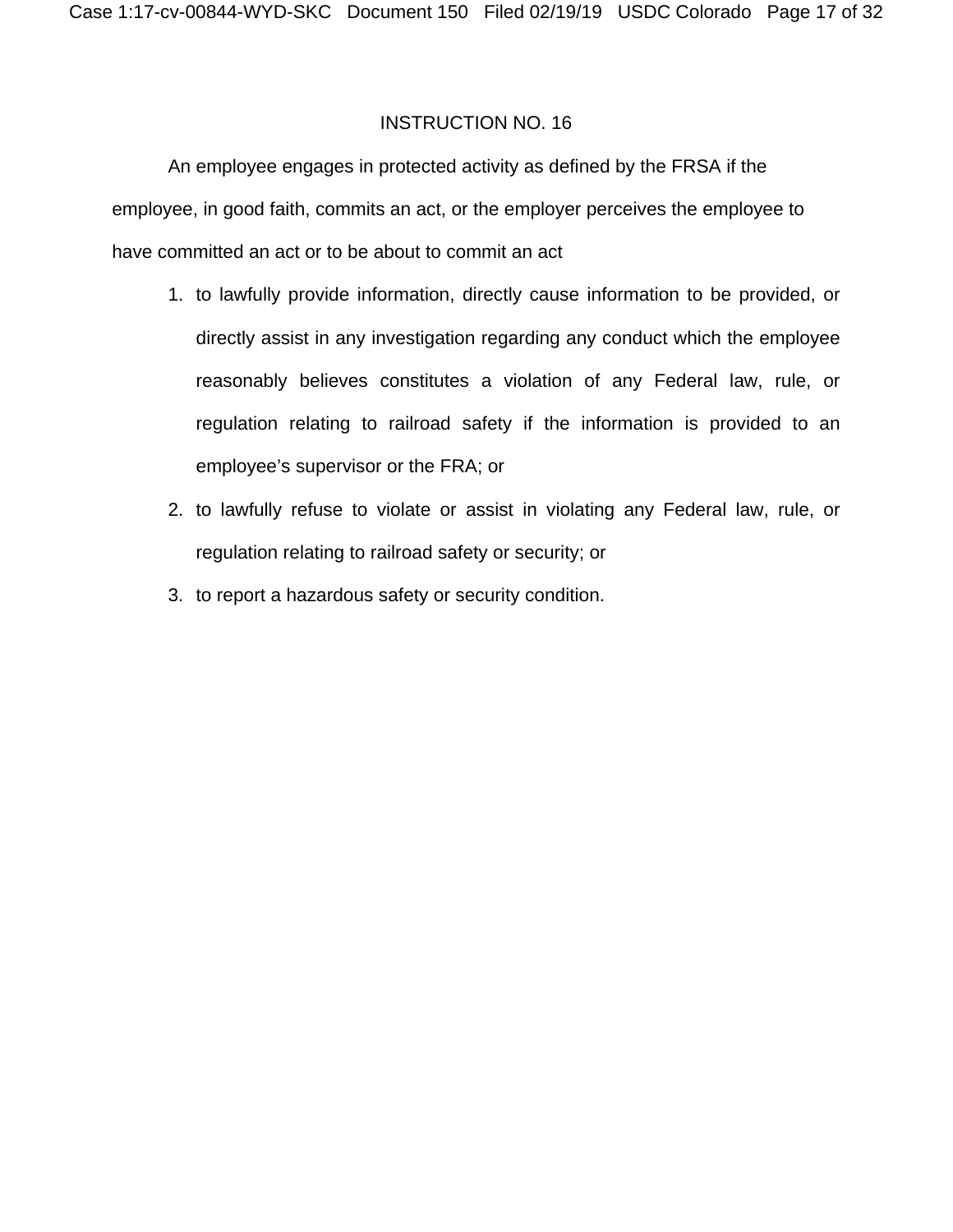Protected activity is done in "good faith" if the employee had a subjectively and objectively reasonable belief that he was providing information to a supervisor or the FRA about violations of any Federal law, rule, or regulation, that he was refusing to violate or assist in violating any Federal law, rule, or regulation relating to railroad safety or security, or that he was reporting a hazardous safety or security condition.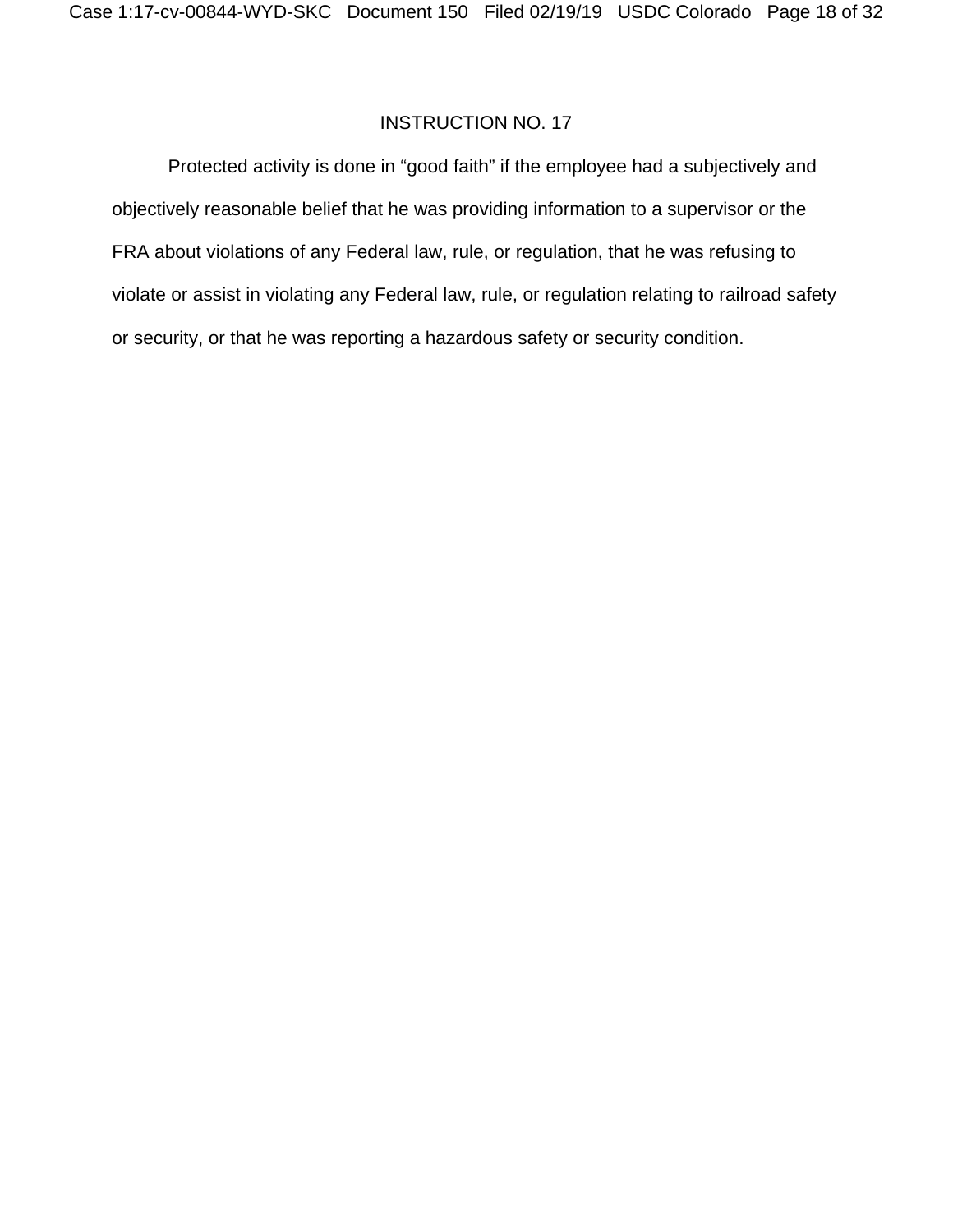A contributing factor is any factor, which alone or in combination with other factors, tends to affect in any way the outcome of the unfavorable action. For protected activity to be a contributing factor in an unfavorable action, the employee must prove the decisionmakers had knowledge of the protected activity and the decisionmaker's retaliation was prompted by the employee engaging in protected activity.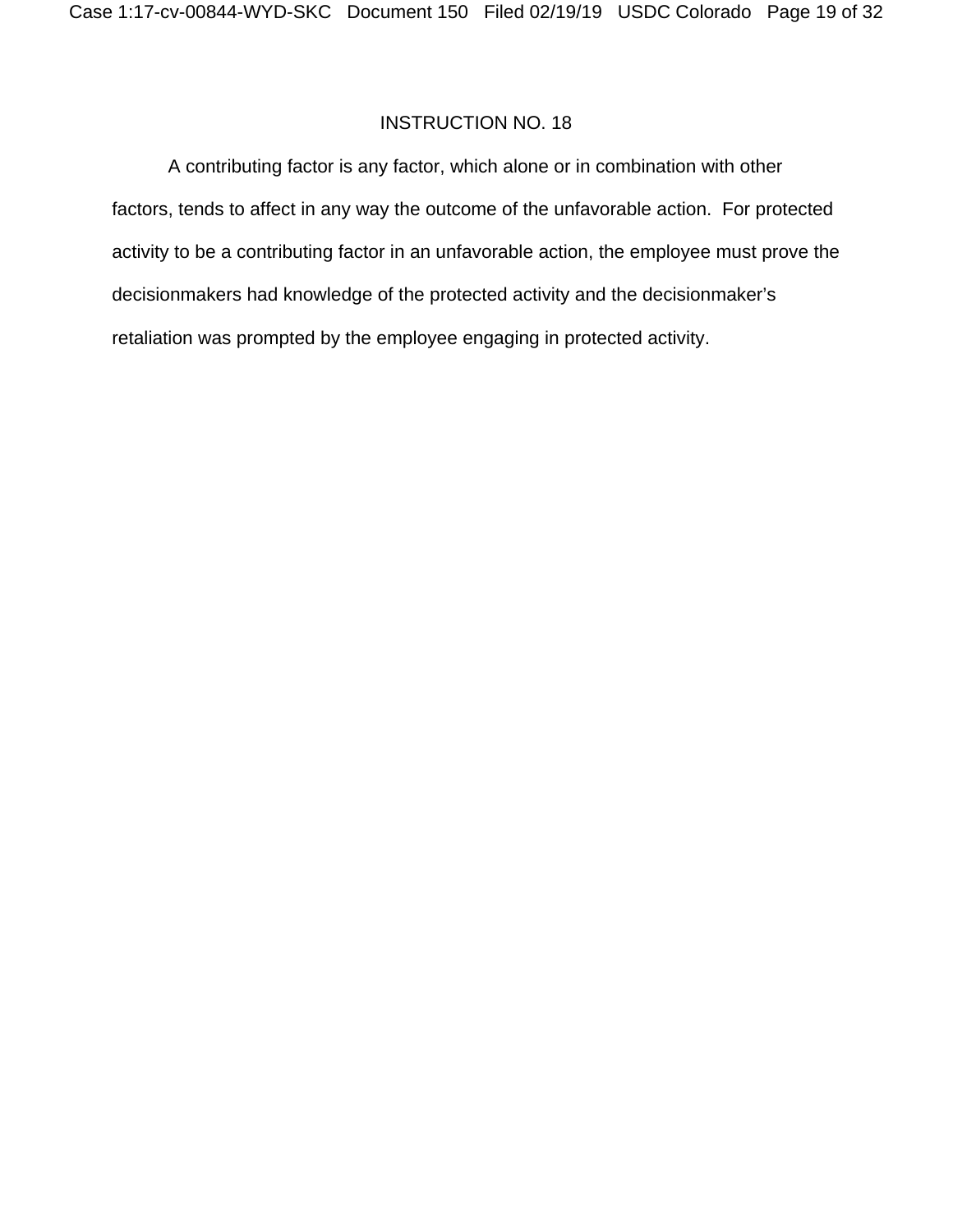Even if the Plaintiff proves the elements of his claim in Instruction Number 15, the Defendant is still not liable for wrongful retaliation if it has proven by clear and convincing evidence that it would have taken the same unfavorable personnel action against the Plaintiff even if the Plaintiff had not engaged in any protected activity.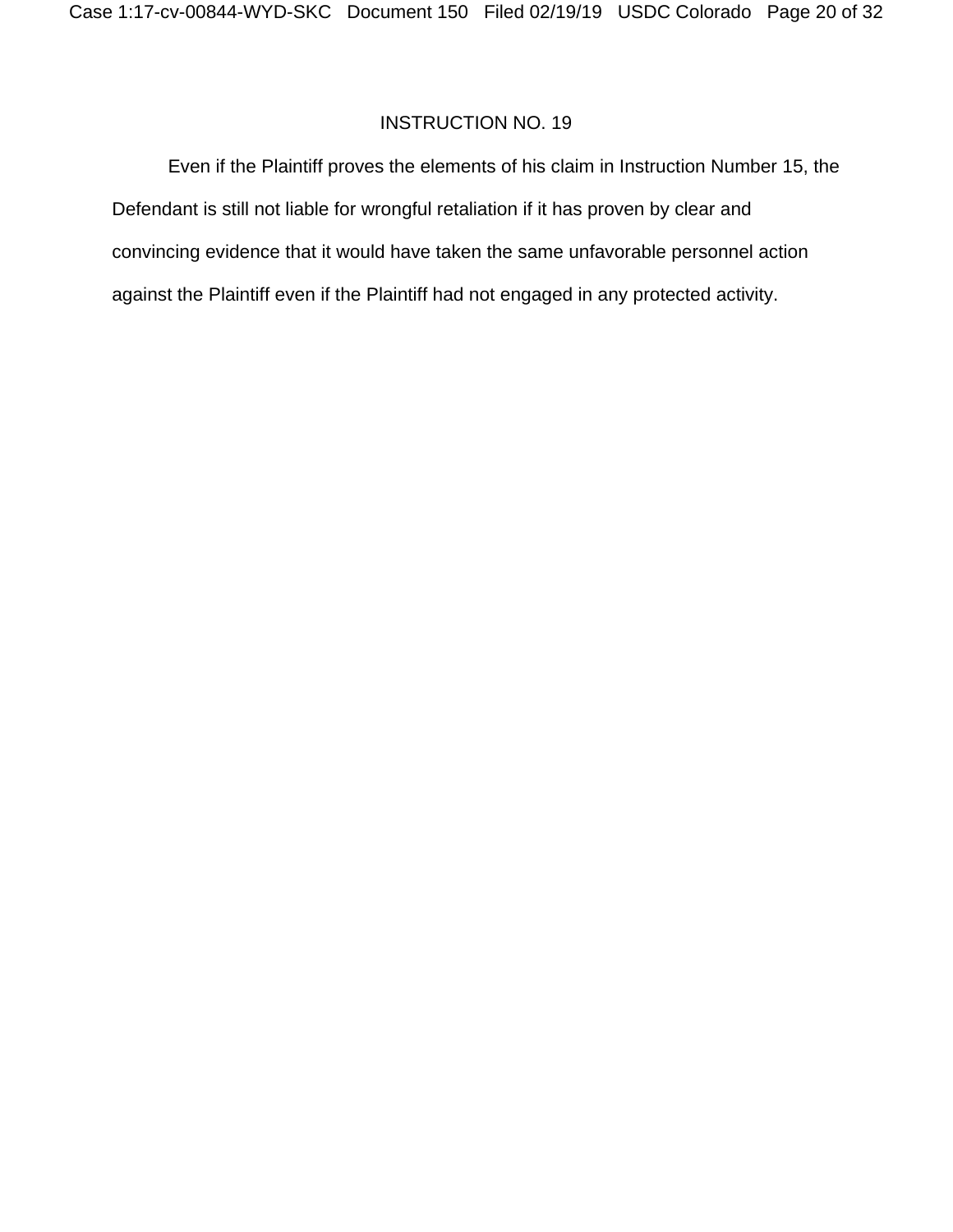The law does not require an employer's managerial personnel to use good judgment, to make correct decisions, or even to treat its employees fairly. Therefore, in deciding the Plaintiff's retaliation claim, it is not your function to second-guess the Defendant's business decisions or question whether the decision was wise, fair or even correct, or act as a personnel manager. Your function is to decide whether the decision violated the law.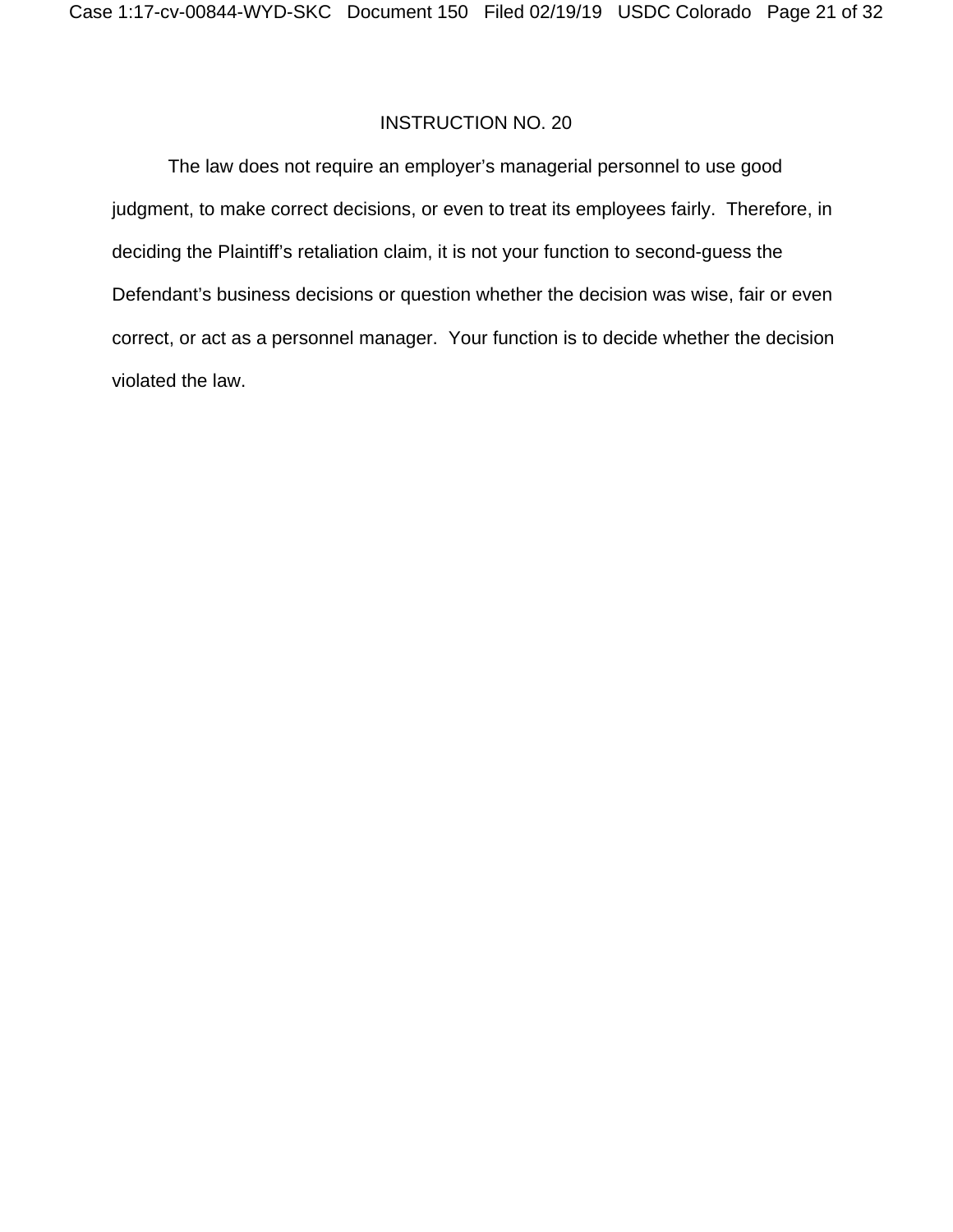If you find in favor of the Plaintiff on his retaliation claim, then you must determine an amount that is fair compensation for the Plaintiff's losses. You may award compensatory damages for injuries that the Plaintiff proved by a preponderance of the evidence were caused by the Defendant's wrongful conduct. The damages that you award must be fair compensation, no more and no less.

In calculating compensatory damages, you should not consider any back pay or front pay that the Plaintiff lost. The award of back pay and front pay, should you find the Defendant liable on the Plaintiff's claim, will be calculated and determined by the Court.

The Plaintiff claims damages for any emotional distress, pain, suffering, inconvenience, or mental anguish that the Plaintiff experienced as a consequence of his termination by the Defendant. No evidence of monetary value of such intangible things as pain and suffering has been, or need be, introduced into evidence. There is no exact standard for setting the compensation to be awarded for these elements of damages. Any award you make should be fair in light of the evidence presented at trial.

In determining the amount of any damages you decide to award, you should be guided by common sense. You must use sound judgment in fixing an award of damages, drawing reasonable inferences from the facts in evidence. You may not award damages based on sympathy, speculation, or guesswork. On the other hand, the law does not require that the Plaintiff prove the amount of his losses with mathematical precision, but only with as much definiteness and accuracy as circumstances permit.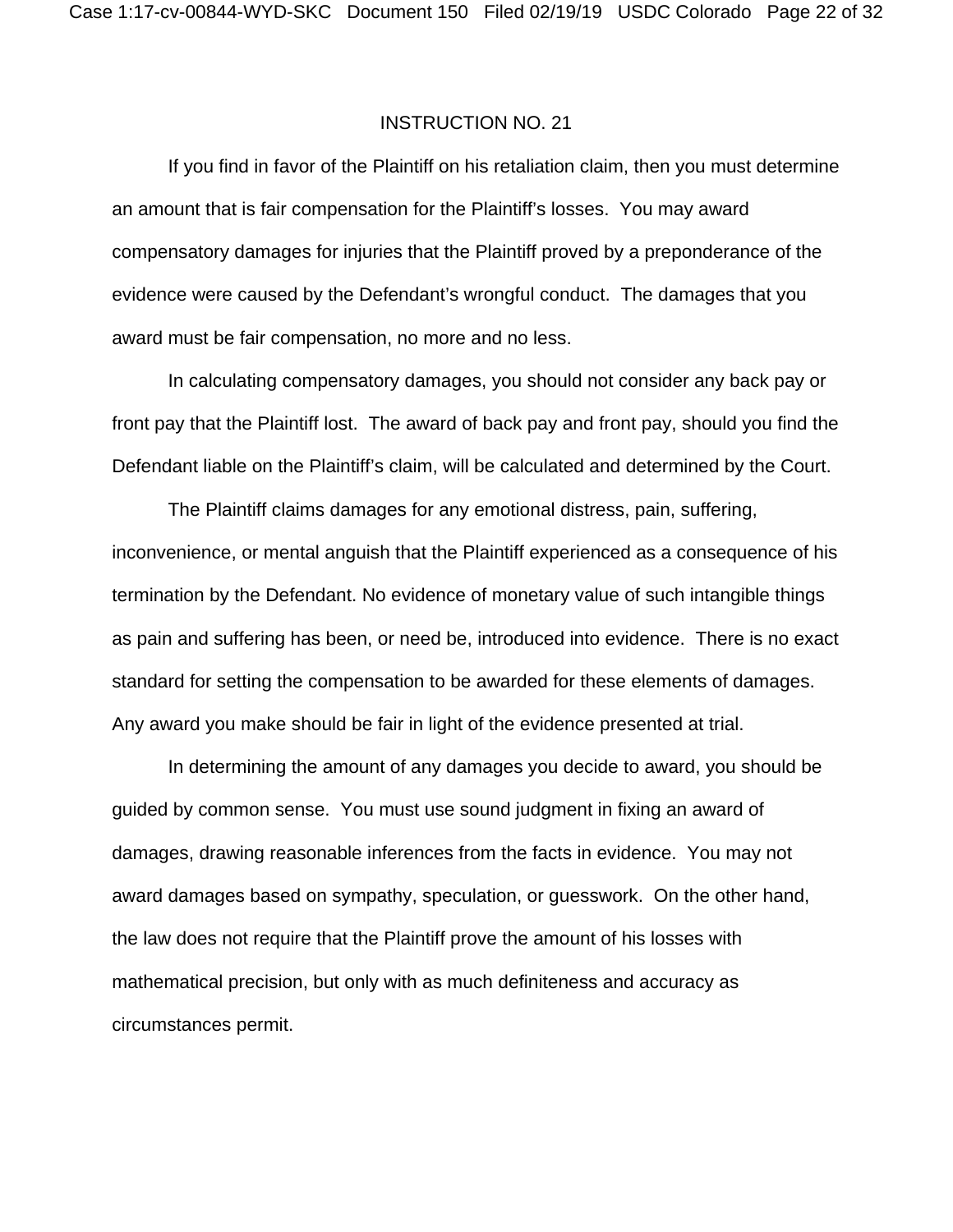You are not permitted to award speculative damages. You must not include in any verdict compensation for any prospective loss that, although possible, is not reasonably certain to occur in the future.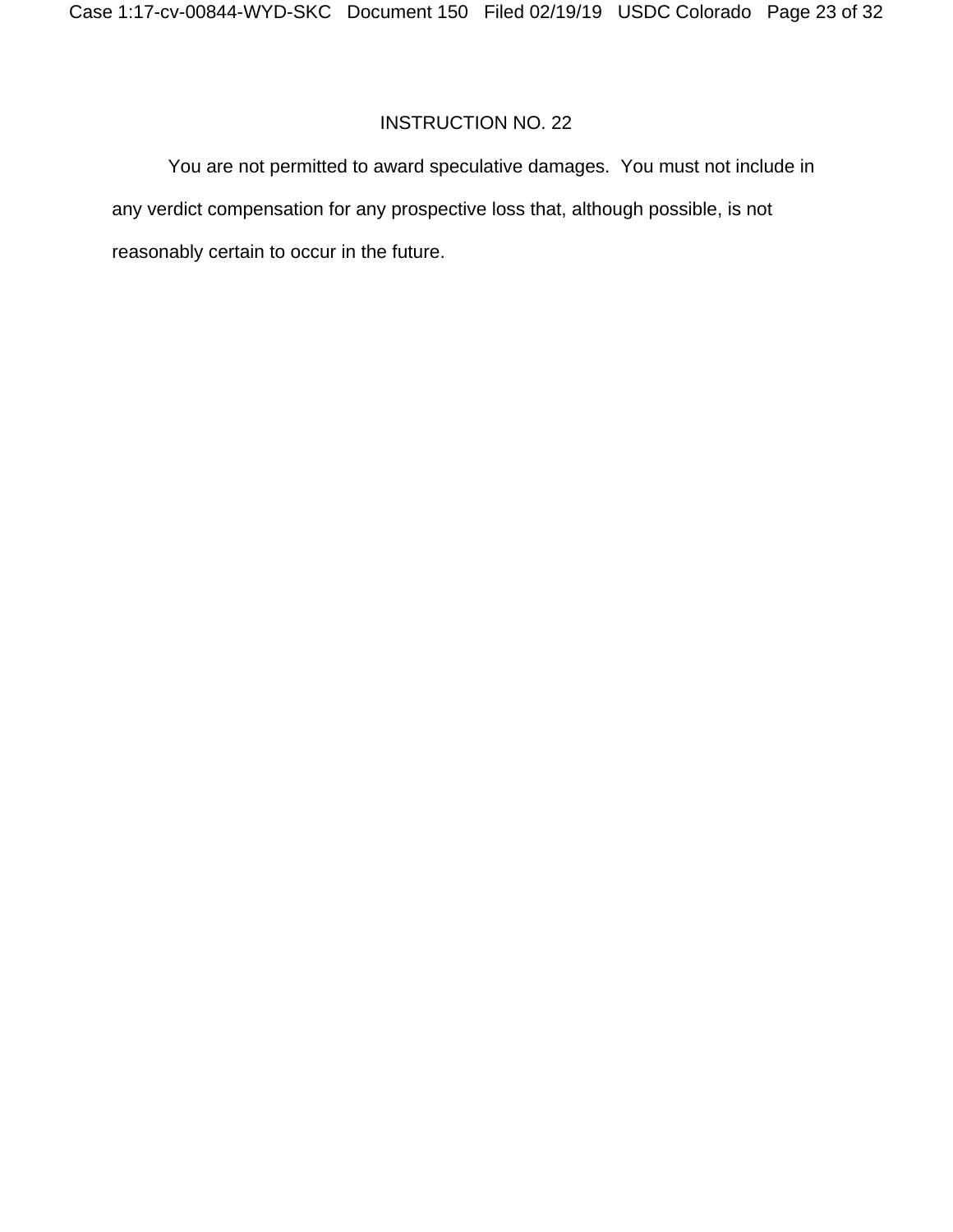In addition to the damages mentioned in other instructions, the law permits the jury under certain circumstances to award punitive damages. The purpose of an award of punitive damages is to punish a wrongdoer for misconduct, and also to provide a warning to others.

You may award punitive damages if you find the Plaintiff has proved by a preponderance of the evidence that the Defendant acted with reckless or callous disregard of the Plaintiff's right to be free from retaliation for engaging in a protected activity. The Defendant acted with reckless or callous disregard if the Plaintiff proved by a preponderance of the evidence that the Defendant's employees who made the decision to terminate the Plaintiff's employment knew that the termination was in violation of the law prohibiting retaliation, or acted with reckless or callous disregard of that law.

In deciding the amount of punitive damages, you may consider the following:

1. The offensiveness of the conduct;

2. The amount needed, considering the Defendant's financial condition, to prevent the conduct from being repeated; and

3. Whether the amount of punitive damages bears a reasonable relationship to the actual damages awarded.

However, you may not award punitive damages if the Defendant has proved by a preponderance of the evidence that the retaliatory actions by the Defendant's employees were contrary to the Defendant's good faith efforts to comply with the FRSA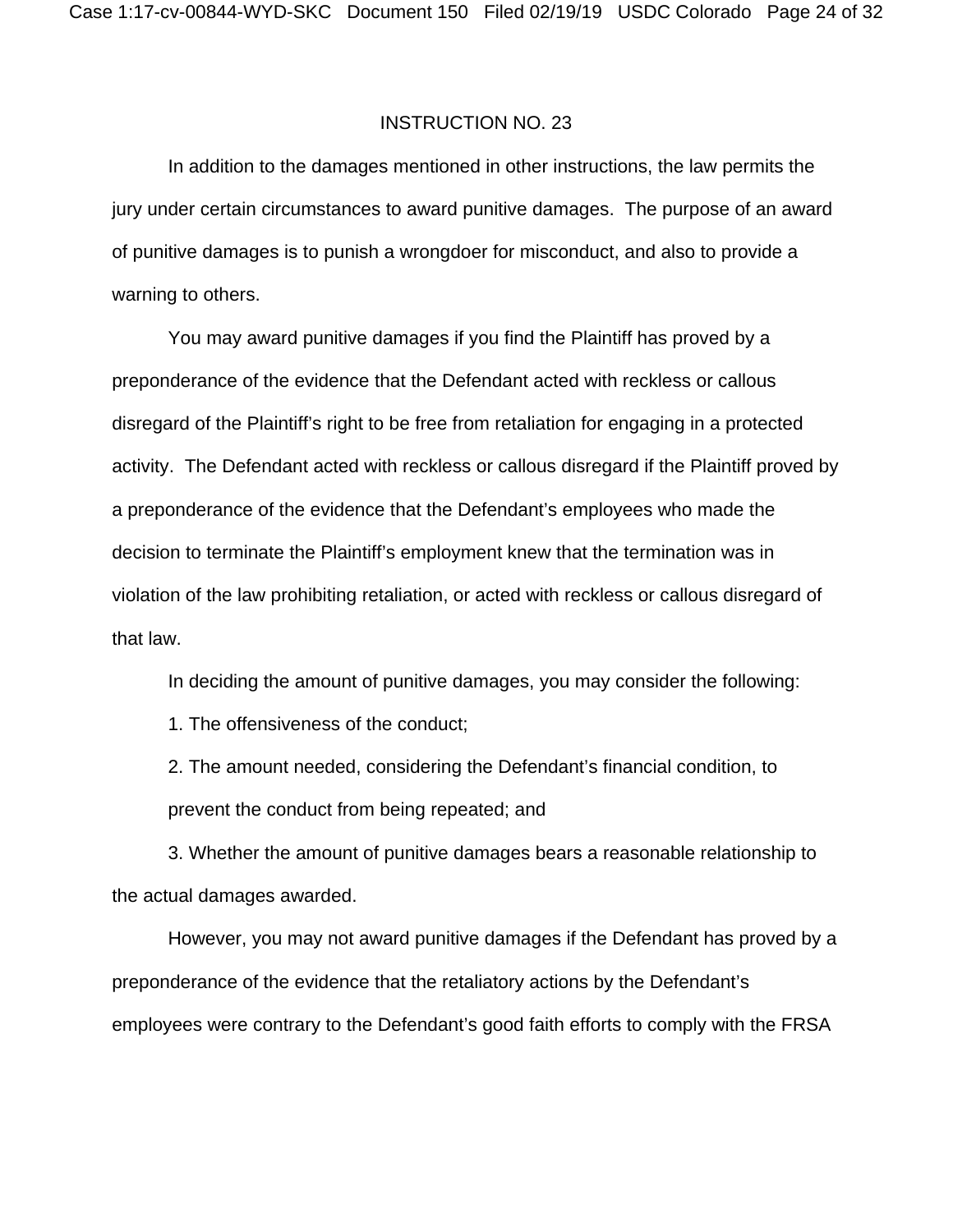by implementing and enforcing policies and programs designed to prevent unlawful retaliation.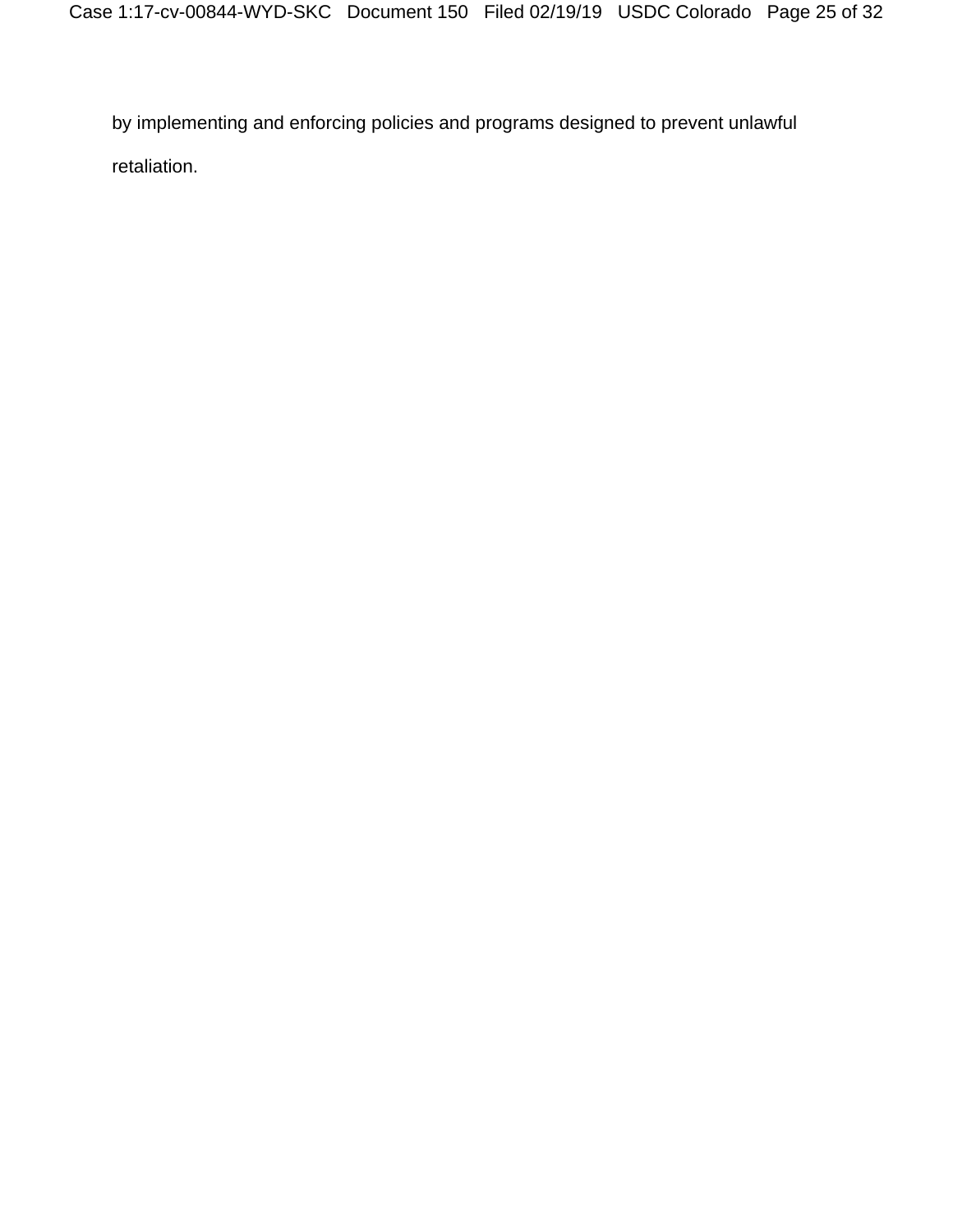The fact I have instructed you as to the proper measure of damages should not be considered as indicating any view of mine as to which party is entitled to your verdict in this case.

Instructions as to the measure of damages are given for your guidance only in the event you should find in favor of Plaintiff from a preponderance of the evidence in the case in accordance with the other instructions.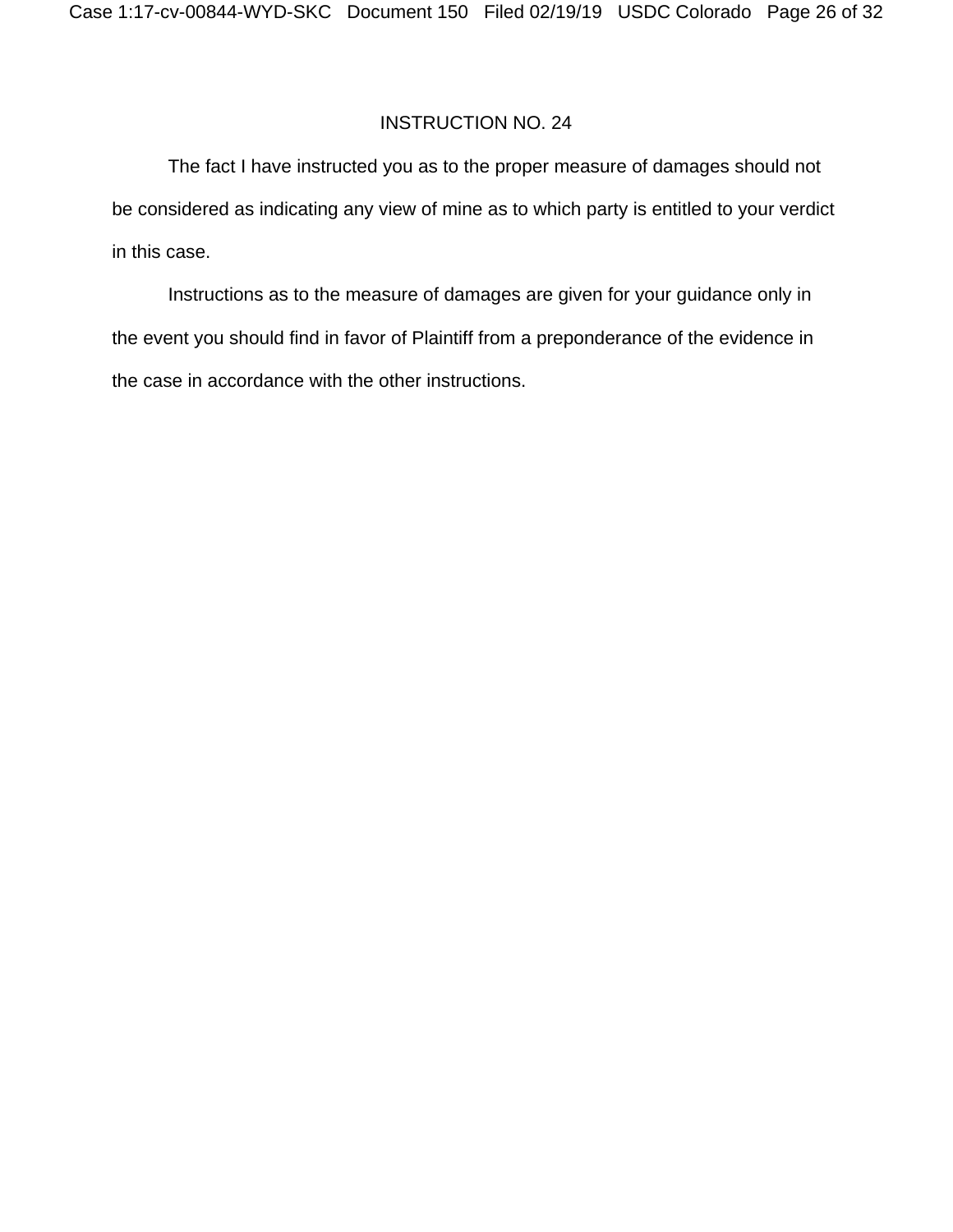The verdict must be unanimous and represent the considered judgment of each juror. To return a verdict, it is necessary that each juror agrees.

 It is your duty, as jurors, to consult with one another, and to deliberate with a view to reaching an agreement, if you can do so without violence to individual judgment. You must each decide the case for yourself, but only after an impartial consideration of the evidence in the case with your fellow jurors. In the course of your deliberations, do not hesitate to reexamine your own views, and change your opinion, if convinced it is erroneous. But do not surrender your honest conviction as to the weight or effect of evidence, solely because of the opinion of your fellow jurors, or for the mere purpose of returning a verdict.

 Remember at all times that you are not partisans. You are judges--judges of the facts. Your sole interest is to seek the truth from the evidence in the case.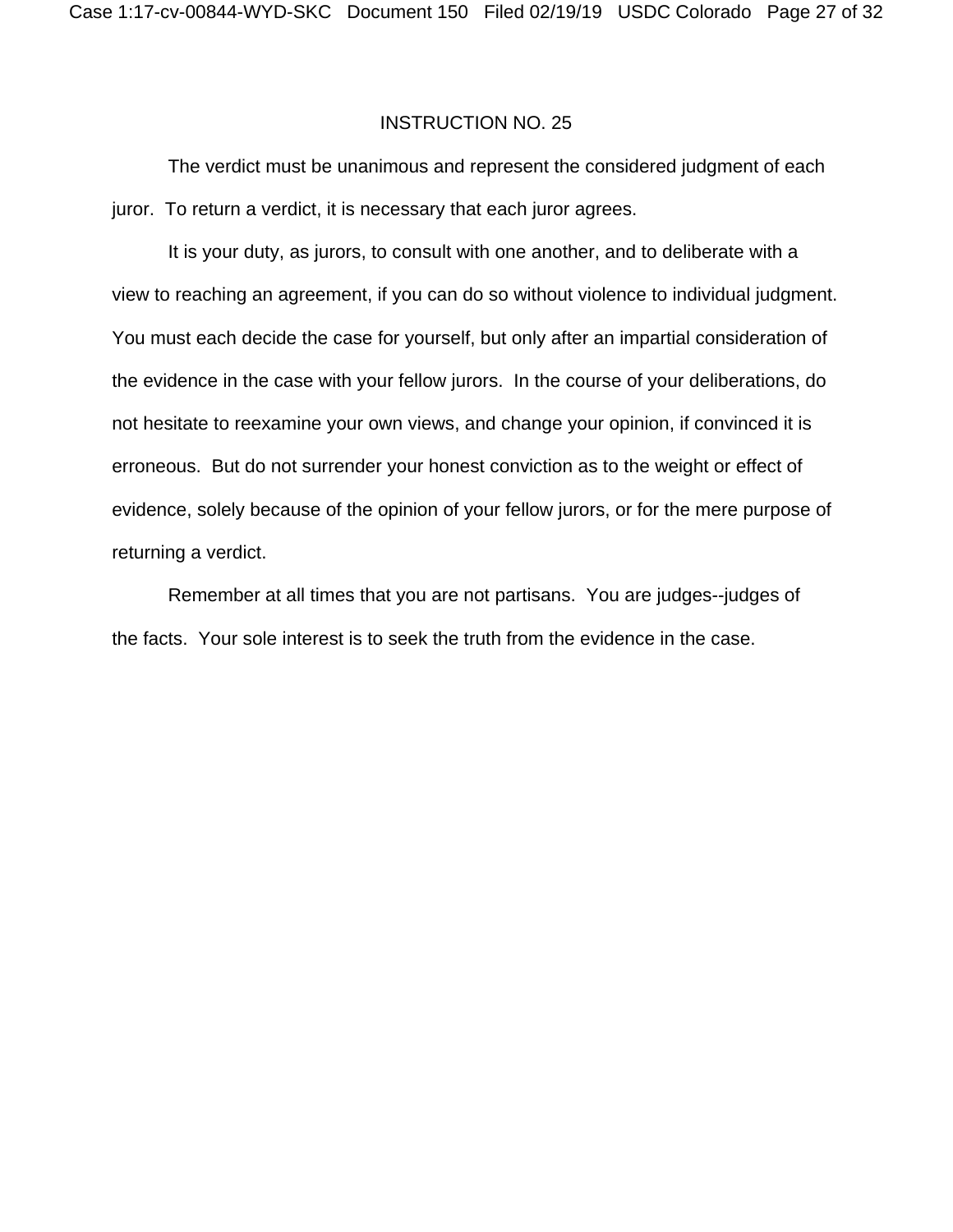Upon retiring to the jury room, you shall select one of your fellow jurors to act as your foreperson. The foreperson will preside over your deliberations and be your spokesperson here in court. A verdict form has been prepared for your convenience to take to the jury room.

 You will note that the form includes a number of interrogatories or questions which call for a "yes" or "no" answer. The answer to each question must be the unanimous answer of the jury. Your foreperson will write the unanimous answer of the jury in the space provided for each response. As you will note from the wording of the questions, it may not be necessary to consider or answer every question.

 When you have completed the verdict form, the foreperson will sign and date the form, all other jurors will sign the form, and you will give the form to the Court Security Officer, alerting him or her that you have reached a verdict.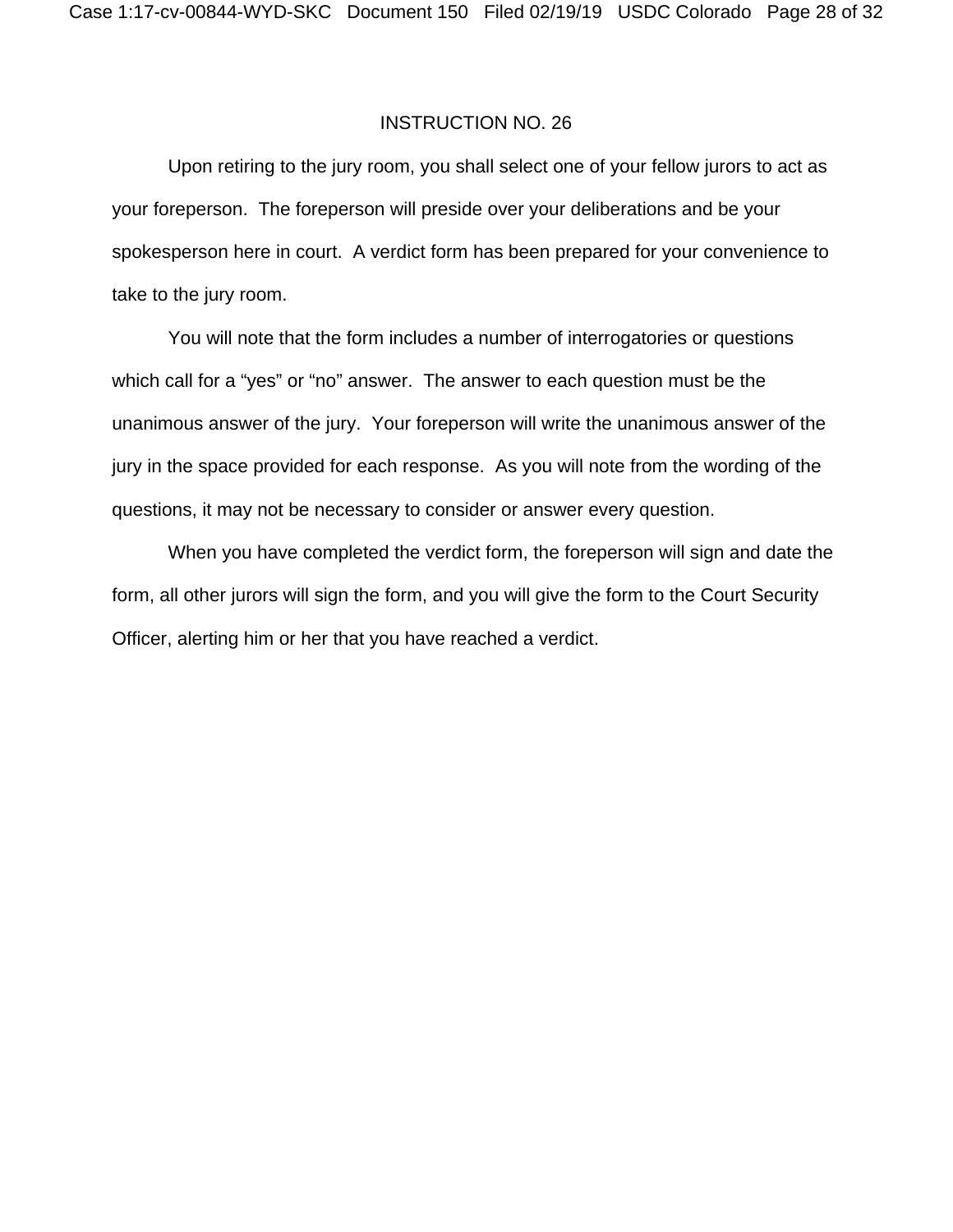In your deliberations, your duty is to apply my instructions of law to the evidence that you have seen and heard in the courtroom. You are not allowed to look at, read, consult, or use any material of any kind, including any dictionaries or medical, scientific, technical, religious, or law books, the Internet, or any material of any type or description in connection with your jury service. I want to emphasize that you must not seek or receive any information about this case from the Internet, which includes Google, Wikipedia, blogs, and any other web site. You are not allowed to do any research of any kind about this case.

 During your deliberations, you must not communicate with or provide any information to anyone about this case. You may not use any electronic device or media, such as a telephone, cell phone, smart phone, iPhone, Blackberry or computer; the Internet; any Internet service; any text or instant messaging service, or any internet chat room, blog or website such as Facebook, MySpace, LinkedIn, YouTube or Twitter, to communicate to anyone any information about this case or to conduct any research about this case until I accept your verdict. In other words, you cannot talk to anyone on the phone, correspond with anyone, or electronically communicate with anyone about this case. You can only discuss the case in the jury room with your fellow jurors during deliberations. I expect you will inform me as soon as you become aware of another juror's violation of these instructions.

 You may not use these electronic means to investigate or communicate about the case because it is important that you decide this case based solely on the evidence presented in this courtroom. Information on the Internet or available through social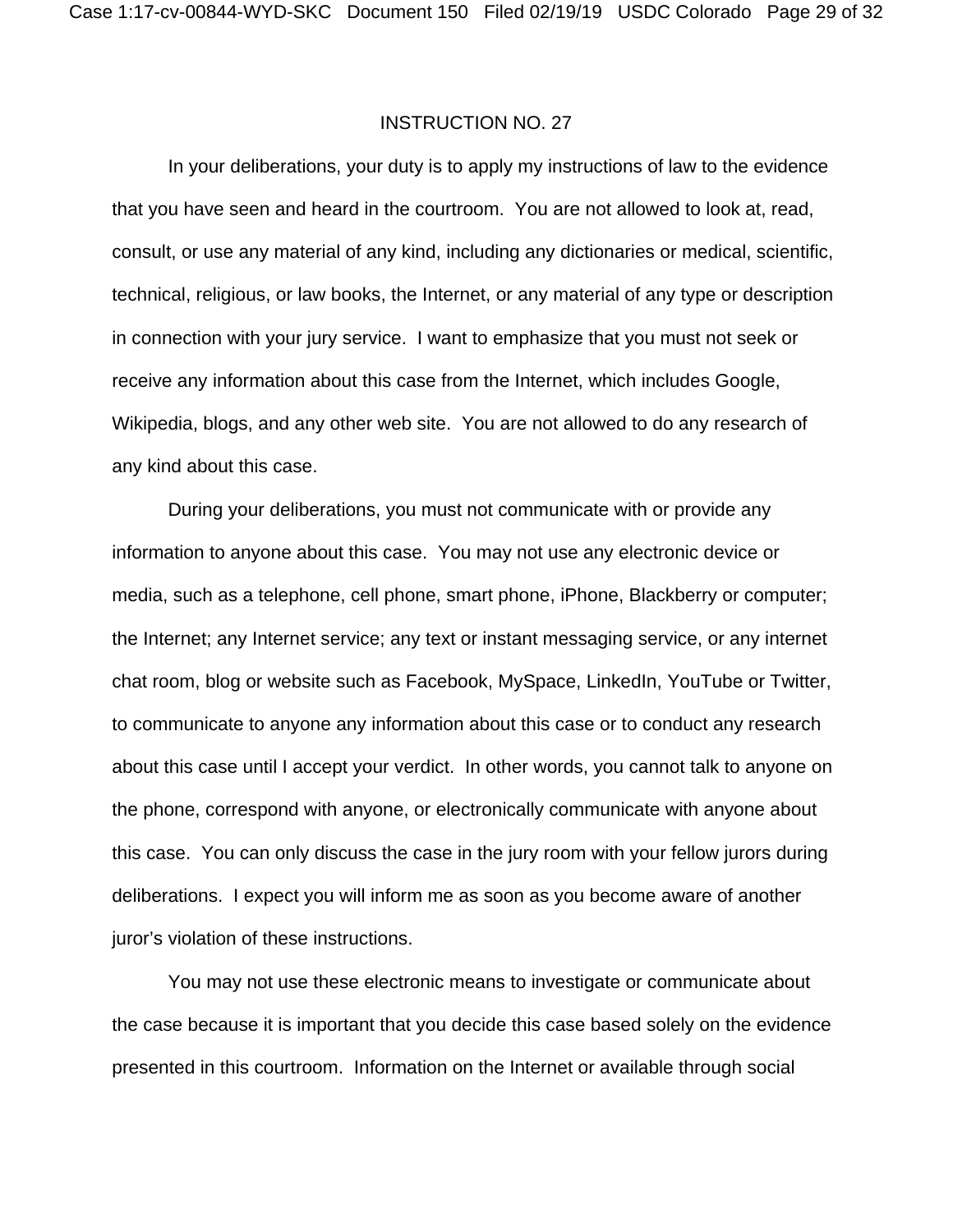media might be wrong, incomplete, or inaccurate. You are only permitted to discuss the case with your fellow jurors during deliberations because they have seen and heard the same evidence you have. In our judicial system, it is important that you are not influenced by anything or anyone outside of this courtroom. Otherwise, your decision may be based on information known only by you and not your fellow jurors or the parties in the case. This would unfairly and adversely impact the judicial process.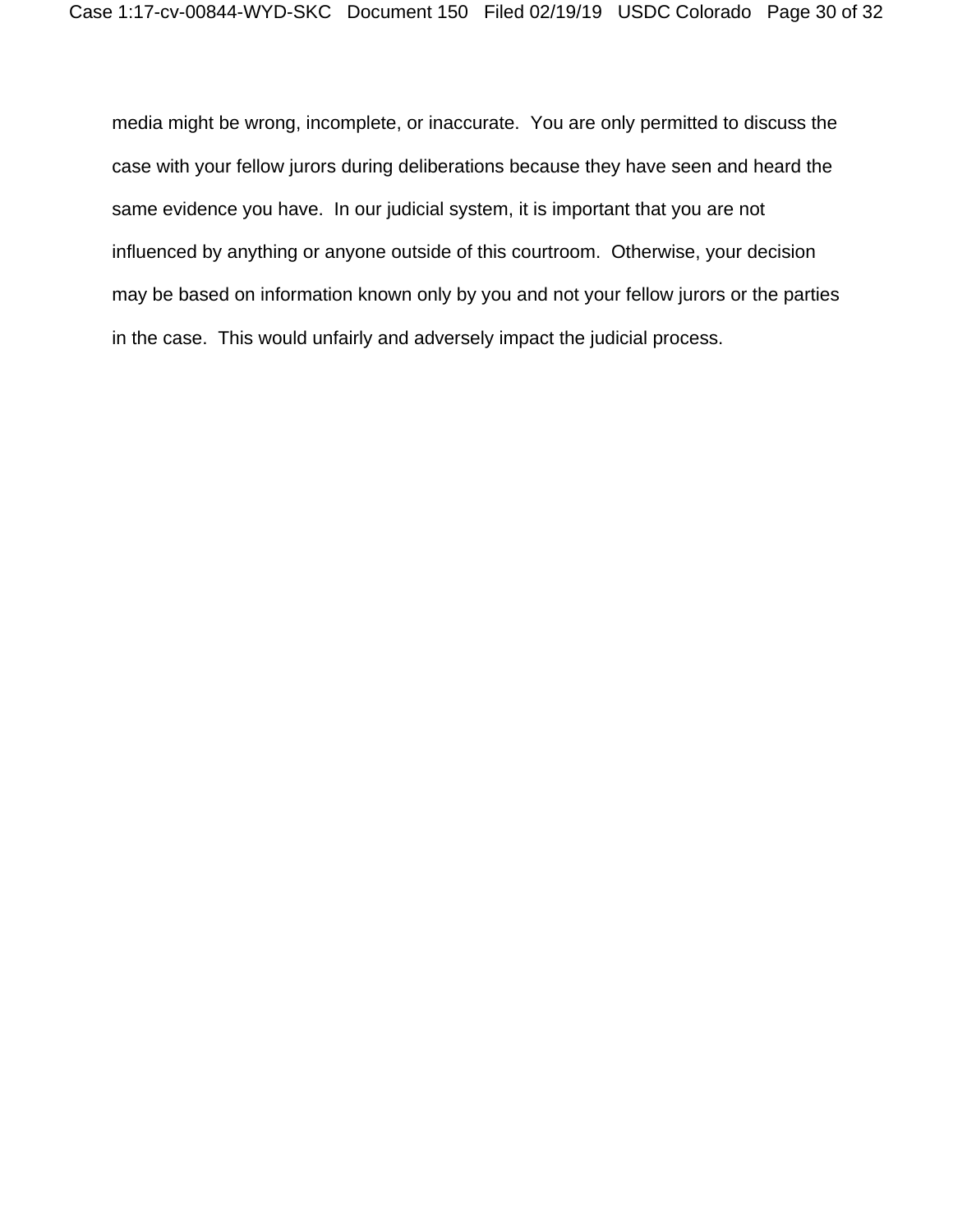I do not invite communications from you, but if it becomes necessary during your deliberations to communicate with the court, you may send a note by the Court Security Officer, signed by your foreperson or by one or more members of the jury. No member of the jury should ever attempt to communicate with the court by any means other than a signed writing, and the court will never communicate with any member of the jury on any subject touching the merits of the case other than in writing, or orally here in open court. Upon receipt of a note from you, I will need to convene a meeting with counsel to discuss your question or request. It may well take considerable time and effort to respond.

You will note from the oath about to be taken by the Court Security Officer that he or she, as well as all other persons, are forbidden to communicate in any way or manner with any member of the jury on any subject touching the merits of the case. Let me know immediately if anyone attempts any such communication.

Bear in mind also that you are never to reveal to any person--not even to the court--how the jury stands, numerically or otherwise, on the questions before you, until after you have reached a unanimous verdict.